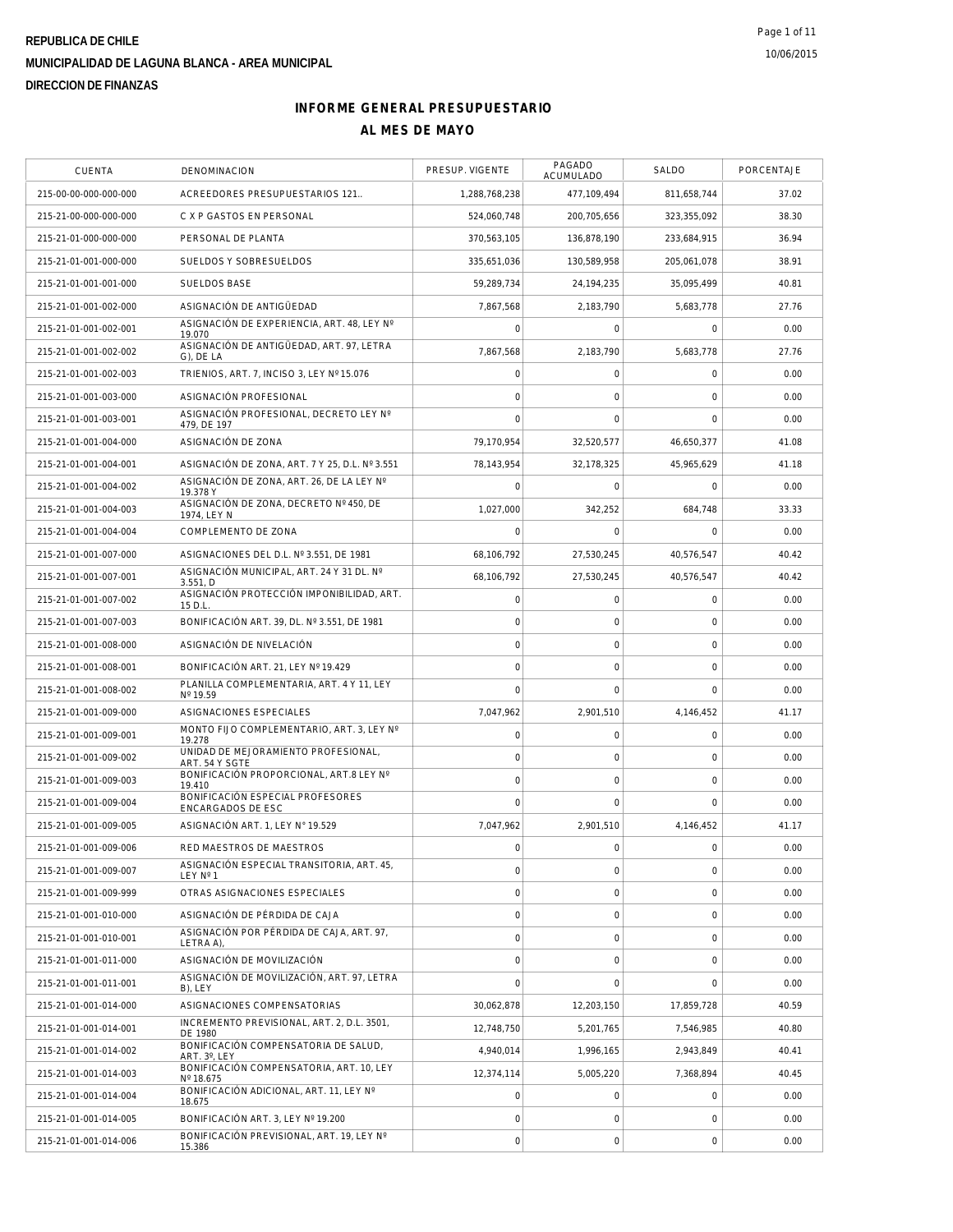| <b>CUENTA</b>         | DENOMINACION                                                 | PRESUP. VIGENTE | PAGADO<br>ACUMULADO | SALDO        | PORCENTAJE |
|-----------------------|--------------------------------------------------------------|-----------------|---------------------|--------------|------------|
| 215-21-01-001-014-007 | REMUNERACIÓN ADICIONAL, ART. 3°<br>TRANSITORIO, LEY N        | 0               | 0                   | $\circ$      | 0.00       |
| 215-21-01-001-014-999 | OTRAS ASIGNACIONES COMPENSATORIAS                            | $\Omega$        | $\mathbf 0$         | $\mathbf 0$  | 0.00       |
| 215-21-01-001-015-000 | ASIGNACIONES SUSTITUTIVAS                                    | 7,703,832       | 3.187.330           | 4.516.502    | 41.37      |
| 215-21-01-001-015-001 | ASIGNACIÓN ÚNICA, ART. 4. LEY Nº 18.717                      | 7,703,832       | 3.187.330           | 4,516,502    | 41.37      |
| 215-21-01-001-015-999 | OTRAS ASIGNACIONES SUSTITUTIVAS                              | $\overline{0}$  | $\mathbf 0$         | $\circ$      | 0.00       |
| 215-21-01-001-019-000 | ASIGNACIÓN DE RESPONSABILIDAD                                | $\overline{0}$  | 0                   | $\mathbf 0$  | 0.00       |
| 215-21-01-001-019-001 | ASIGNACIÓN DE RESPONSABILIDAD JUDICIAL.<br><b>ART. 2, LE</b> | 0               | $\mathbf 0$         | $\mathbf 0$  | 0.00       |
| 215-21-01-001-019-002 | ASIGNACIÓN DE RESPONSABILIDAD DIRECTIVA                      | $\overline{0}$  | $\mathbf 0$         | $\mathbf 0$  | 0.00       |
| 215-21-01-001-019-003 | ASIGNACIÓN DE RESPONSABILIDAD TÉCNICO<br>PEDAGÓGICA          | $\overline{0}$  | $\mathbf 0$         | $\mathbf{0}$ | 0.00       |
| 215-21-01-001-019-004 | ASIGNACIÓN DE RESPONSABILIDAD, ART. 9°,<br>DECRETO 25        | $\Omega$        | $\mathbf 0$         | $\mathbf{0}$ | 0.00       |
| 215-21-01-001-022-000 | COMPONENTE BASE ASIG. DE DESEMPEÑO                           | 30,729,413      | 10,074,680          | 20,654,733   | 32.79      |
| 215-21-01-001-025-000 | ASIGNACIÓN ARTÍCULO 1º LEY Nº 19.112                         | 0               | 0                   | $\circ$      | 0.00       |
| 215-21-01-001-025-001 | ASIGNACIÓN ESPECIAL PROFESIONALES LEY Nº<br>15.076           | $\mathbf 0$     | 0                   | $\circ$      | 0.00       |
| 215-21-01-001-025-002 | ASIGNACIÓN ESPECIAL PROFESIONALES LEY Nº<br>15.076           | 0               | $\mathbf 0$         | $\mathbf 0$  | 0.00       |
| 215-21-01-001-026-000 | ASIGNACIÓN ARTÍCULO 1° LEY N° 19.432                         | $\mathbf 0$     | $\mathsf{O}\xspace$ | $\circ$      | 0.00       |
| 215-21-01-001-027-000 | ASIGNACIÓN DE ESTÍMULO PERSONAL MÉDICO<br><b>DIURNO</b>      | $\overline{0}$  | $\mathbf 0$         | $\mathbf 0$  | 0.00       |
| 215-21-01-001-031-000 | ASIGNACIÓN DE EXPERIENCIA CALIFICADA                         | $\overline{0}$  | 0                   | $\mathbf 0$  | 0.00       |
| 215-21-01-001-031-001 | ASIGNACIÓN DE PERFECCIONAMIENTO, ART. 49,<br>LEY Nº 1        | 0               | 0                   | $\circ$      | 0.00       |
| 215-21-01-001-031-002 | ASIGNACIÓN POST TÍTULO, ART, 42, LEY Nº<br>19.378            | $\mathbf 0$     | $\mathbf 0$         | $\mathbf 0$  | 0.00       |
| 215-21-01-001-032-000 | ASIGNACIÓN DE REFORZAMIENTO<br>PROFESIONAL DIURNO            | $\overline{0}$  | $\mathbf 0$         | $\mathbf 0$  | 0.00       |
| 215-21-01-001-037-000 | ASIGNACIÓN ÚNICA                                             | 0               | $\mathbf 0$         | $\mathbf 0$  | 0.00       |
| 215-21-01-001-038-000 | ASIGNACION ZONAS EXTREMAS                                    | 25,817,163      | 7,521,731           | 18,295,432   | 29.13      |
| 215-21-01-001-043-000 | ASIGNACIÓN INHERENTE AL CARGO LEY N°<br>18.695               | 19,854,740      | 8,272,710           | 11,582,030   | 41.67      |
| 215-21-01-001-999-000 | OTRAS ASIGNACIONES3                                          | 0               | 0                   | $\mathbf 0$  | 0.00       |
| 215-21-01-002-000-000 | APORTES DEL EMPLEADOR                                        | 3,200,000       | 1,678,827           | 1,521,173    | 52.46      |
| 215-21-01-002-001-000 | A SERVICIOS DE BIENESTAR                                     | 0               | 0                   | $\mathbf 0$  | 0.00       |
| 215-21-01-002-002-000 | OTRAS COTIZACIONES PREVISIONALES                             | 3,200,000       | 1,678,827           | 1,521,173    | 52.46      |
| 215-21-01-003-000-000 | ASIGNACIONES POR DESEMPEÑO                                   | 13,534,017      | 0                   | 13,534,017   | 0.00       |
| 215-21-01-003-001-000 | DESEMPEÑO INSTITUCIONAL                                      | 7,663,800       | 0                   | 7,663,800    | 0.00       |
| 215-21-01-003-001-001 | ASIGNACIÓN DE MEJORAMIENTO DE LA<br><b>GESTIÓN MUNICIPAL</b> | 7,663,800       | 0                   | 7,663,800    | 0.00       |
| 215-21-01-003-001-002 | BONIFICACIÓN EXCELENCIA                                      | 0               | $\mathsf{O}\xspace$ | $\mathbf 0$  | 0.00       |
| 215-21-01-003-002-000 | DESEMPEÑO COLECTIVO                                          | 5,870,217       | $\mathbf 0$         | 5,870,217    | 0.00       |
| 215-21-01-003-002-001 | ASIGNACIÓN DE MEJORAMIENTO DE LA<br><b>GESTIÓN MUNICIPAL</b> | 5,870,217       | $\mathbf 0$         | 5,870,217    | 0.00       |
| 215-21-01-003-002-002 | ASIGNACIÓN VARIABLE POR DESEMPEÑO<br>COLECTIVO               | $\overline{0}$  | $\mathbf 0$         | $\mathbf 0$  | 0.00       |
| 215-21-01-003-002-003 | ASIGNACIÓN DE DESARROLLO Y ESTÍMULO AL<br>DESEMPEÑO C        | 0               | 0                   | $\mathbf 0$  | 0.00       |
| 215-21-01-003-003-000 | DESEMPEÑO INDIVIDUAL                                         | $\mathbf 0$     | $\mathbf 0$         | $\mathbf 0$  | 0.00       |
| 215-21-01-003-003-001 | ASIGNACIÓN DE MEJORAMIENTO DE LA<br><b>GESTIÓN MUNICIPAL</b> | $\circ$         | 0                   | $\mathbf 0$  | 0.00       |
| 215-21-01-003-003-002 | ASIGNACIÓN DE INCENTIVO POR GESTIÓN<br><b>JURISDICCIONAL</b> | 0               | 0                   | $\mathbf 0$  | 0.00       |
| 215-21-01-003-003-003 | ASIGNACIÓN ESPECIAL DE INCENTIVO<br>PROFESIONAL, ART.        | $\circ$         | $\mathbf 0$         | $\mathbf 0$  | 0.00       |
| 215-21-01-003-003-004 | ASIGNACIÓN VARIABLE POR DESEMPEÑO<br>INDIVIDUAL              | 0               | $\mathsf{O}\xspace$ | $\mathbf 0$  | 0.00       |
| 215-21-01-003-003-005 | ASIGNACIÓN DE MÉRITO, ART. 30, DE LA LEY Nº<br>19.378        | 0               | $\Omega$            | $\mathbf{0}$ | 0.00       |
| 215-21-01-004-000-000 | REMUNERACIONES VARIABLES                                     | 13,678,052      | 2,956,629           | 10,721,423   | 21.62      |
| 215-21-01-004-001-000 | ASIGNACIÓN ARTICULO 12 ° LEY N ° 19.041                      | 0               | 0                   | $\mathbf 0$  | 0.00       |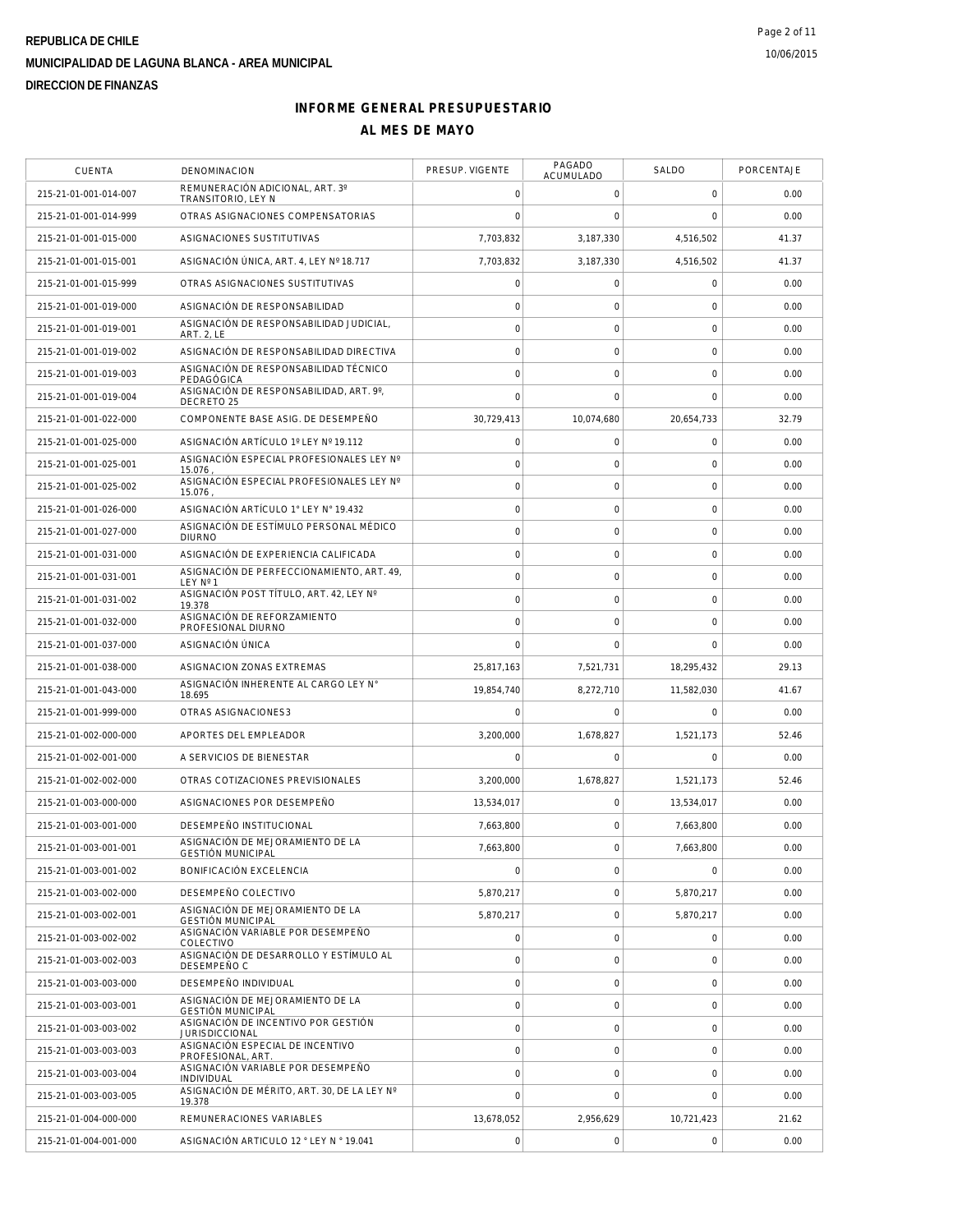| CUENTA                | DENOMINACION                                           | PRESUP. VIGENTE | PAGADO<br><b>ACUMULADO</b> | SALDO        | PORCENTAJE |
|-----------------------|--------------------------------------------------------|-----------------|----------------------------|--------------|------------|
| 215-21-01-004-002-000 | ASIGNACIÓN DE ESTÍMULO JORNADAS<br><b>PRIORITARIAS</b> | 0               | 0                          | $\mathbf 0$  | 0.00       |
| 215-21-01-004-003-000 | ASIGNACIÓN ARTICULO 3 ° LEY N ° 19.264                 | 548,052         | 85,563                     | 462,489      | 15.61      |
| 215-21-01-004-004-000 | ASIGNACIÓN POR DESEMPEÑO DE FUNCIONES<br>CRÍTICAS      | 0               | 0                          | $\circ$      | 0.00       |
| 215-21-01-004-005-000 | TRABAJOS EXTRAORDINARIOS                               | 2,000,000       | 1,006,442                  | 993,558      | 50.32      |
| 215-21-01-004-006-000 | COMISIONES DE SERVICIOS EN EL PAÍS                     | 11,130,000      | 1,864,624                  | 9,265,376    | 16.75      |
| 215-21-01-004-007-000 | COMISIONES DE SERVICIOS EN EL EXTERIOR                 | $\Omega$        | $\mathbf 0$                | $\mathbf 0$  | 0.00       |
| 215-21-01-005-000-000 | AGUINALDOS Y BONOS                                     | 4,500,000       | 1,652,776                  | 2,847,224    | 36.73      |
| 215-21-01-005-001-000 | AGUINALDOS                                             | 3,000,000       | $\mathbf 0$                | 3.000.000    | 0.00       |
| 215-21-01-005-001-001 | AGUINALDO DE FIESTAS PATRIAS                           | 1,500,000       | $\mathbf 0$                | 1,500,000    | 0.00       |
| 215-21-01-005-001-002 | AGUINALDO DE NAVIDAD                                   | 1,500,000       | $\mathbf 0$                | 1,500,000    | 0.00       |
| 215-21-01-005-002-000 | BONOS DE ESCOLARIDAD                                   | 1,500,000       | 309,260                    | 1,190,740    | 20.62      |
| 215-21-01-005-003-000 | <b>BONOS ESPECIALES</b>                                | $\overline{0}$  | 1,230,000                  | $-1,230,000$ | 0.00       |
| 215-21-01-005-003-001 | BONO EXTRAORDINARIO ANUAL                              | 0               | 1,230,000                  | $-1.230.000$ | 0.00       |
| 215-21-01-005-004-000 | BONIFICACIÓN ADICIONAL AL BONO DE<br>ESCOLARIDAD       | $\Omega$        | 113,516                    | $-113,516$   | 0.00       |
| 215-21-02-000-000-000 | PERSONAL A CONTRATA                                    | 52,667,643      | 20,371,010                 | 32,296,633   | 38.68      |
| 215-21-02-001-000-000 | SUELDOS Y SOBRESUELDOS                                 | 48,155,760      | 19,237,941                 | 28,917,819   | 39.95      |
| 215-21-02-001-001-000 | <b>SUELDOS BASE</b>                                    | 10,608,941      | 4,398,400                  | 6,210,541    | 41.46      |
| 215-21-02-001-002-000 | ASIGNACIÓN DE ANTIGÜEDAD                               | 344,653         | 131,950                    | 212,703      | 38.28      |
| 215-21-02-001-002-001 | ASIGNACIÓN DE EXPERIENCIA, ART. 48, LEY Nº<br>19.070   | $\Omega$        | 0                          | $\mathbf 0$  | 0.00       |
| 215-21-02-001-002-002 | ASIGNACIÓN DE ANTIGÜEDAD, ART. 97, LETRA<br>G), DE LA  | 344,653         | 131,950                    | 212,703      | 38.28      |
| 215-21-02-001-003-000 | ASIGNACIÓN PROFESIONAL                                 | 0               | $\mathbf 0$                | $\mathbf 0$  | 0.00       |
| 215-21-02-001-004-000 | ASIGNACIÓN DE ZONA                                     | 15,289,946      | 5,849,880                  | 9,440,066    | 38.26      |
| 215-21-02-001-004-001 | ASIGNACIÓN DE ZONA, ART. 7 Y 25, D.L. Nº 3.551<br>D    | 15,289,946      | 5,849,880                  | 9,440,066    | 38.26      |
| 215-21-02-001-004-002 | ASIGNACIÓN DE ZONA, ART. 26, LEY Nº 19.378 Y<br>LEY N  | 0               | 0                          | $\circ$      | 0.00       |
| 215-21-02-001-004-003 | COMPLEMENTO DE ZONA                                    | 0               | 0                          | $\mathbf 0$  | 0.00       |
| 215-21-02-001-007-000 | ASIGNACIONES DEL D.L. Nº 3.551, DE 1981                | 5,087,236       | 1,947,640                  | 3,139,596    | 38.28      |
| 215-21-02-001-007-001 | ASIGNACIÓN MUNICIPAL, ART. 24 Y 31 D.L. Nº<br>3.551    | 5,087,236       | 1,947,640                  | 3,139,596    | 38.28      |
| 215-21-02-001-007-002 | ASIGNACIÓN PROTECCIÓN IMPONIBILIDAD, ART.<br>15 D.L.   | 0               | 0                          | $\circ$      | 0.00       |
| 215-21-02-001-008-000 | ASIGNACIÓN DE NIVELACIÓN                               | $\circ$         | 0                          | $\mathbf 0$  | 0.00       |
| 215-21-02-001-008-001 | BONIFICACIÓN ART. 21, LEY Nº 19.4291                   | $\overline{0}$  | 0                          | $\mathbf 0$  | 0.00       |
| 215-21-02-001-008-002 | PLANILLA COMPLEMENTARIA, ART. 4 Y 11, LEY<br>Nº 19.59  | 0               | 0                          | $\mathbf 0$  | 0.00       |
| 215-21-02-001-009-000 | ASIGNACIONES ESPECIALES                                | 2,399,906       | 918,800                    | 1,481,106    | 38.28      |
| 215-21-02-001-009-001 | MONTO FIJO COMPLEMENTARIO, ART. 3, LEY Nº<br>19.2781   | $\overline{0}$  | $\mathbf 0$                | $\mathbf 0$  | 0.00       |
| 215-21-02-001-009-002 | UNIDAD DE MEJORAMIENTO PROFESIONAL.<br>ART. 54 Y SGTE  | 0               | 0                          | $\mathbf 0$  | 0.00       |
| 215-21-02-001-009-003 | BONIFICACIÓN PROPORCIONAL, ART. 8. LEY Nº<br>19.4101   | 0               | $\mathbf 0$                | $\mathbf{0}$ | 0.00       |
| 215-21-02-001-009-004 | BONIFICACIÓN ESPECIAL PROFESORES<br>ENCARGADOS DE ESC  | 0               | $\Omega$                   | $\mathbf{0}$ | 0.00       |
| 215-21-02-001-009-005 | ASIGNACIÓN ART. 1, LEY Nº 19.5291                      | 2,399,906       | 918,800                    | 1,481,106    | 38.28      |
| 215-21-02-001-009-006 | RED MAESTROS DE MAESTROS                               | $\overline{0}$  | $\mathbf 0$                | $\mathbf 0$  | 0.00       |
| 215-21-02-001-009-007 | ASIGNACIÓN ESPECIAL TRANSITORIA, ART. 45,<br>LEY Nº 1  | $\circ$         | $\mathbf 0$                | $\mathbf 0$  | 0.00       |
| 215-21-02-001-009-999 | OTRAS ASIGNACIONES ESPECIALES                          | 0               | $\mathbf 0$                | $\mathbf{0}$ | 0.00       |
| 215-21-02-001-010-000 | ASIGNACIÓN DE PÉRDIDA DE CAJA                          | $\overline{0}$  | $\mathbf 0$                | $\mathbf 0$  | 0.00       |
| 215-21-02-001-010-001 | ASIGNACIÓN POR PÉRDIDA DE CAJA, ART. 97,<br>LETRA A),  | $\overline{0}$  | 0                          | $\mathbf 0$  | 0.00       |
| 215-21-02-001-011-000 | ASIGNACIÓN DE MOVILIZACIÓN                             | 0               | 0                          | $\mathbf 0$  | 0.00       |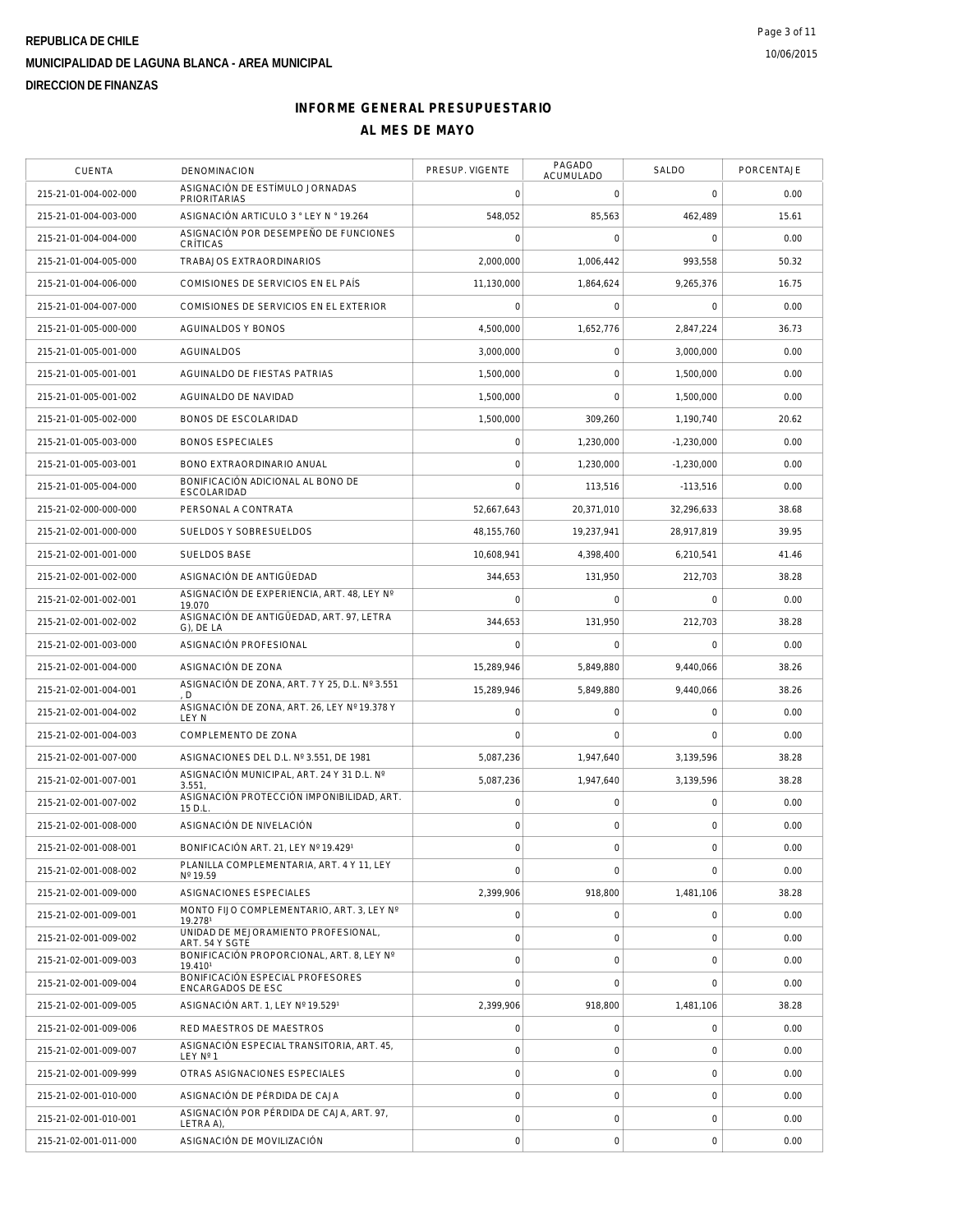| <b>CUENTA</b>         | DENOMINACION                                                 | PRESUP. VIGENTE | PAGADO<br>ACUMULADO | SALDO          | PORCENTAJE |
|-----------------------|--------------------------------------------------------------|-----------------|---------------------|----------------|------------|
| 215-21-02-001-011-001 | ASIGNACIÓN DE MOVILIZACIÓN, ART. 97, LETRA<br>B), LEY        | 0               | 0                   | $\mathbf 0$    | 0.00       |
| 215-21-02-001-013-000 | ASIGNACIONES COMPENSATORIAS                                  | 3,773,504       | 1,444,680           | 2,328,824      | 38.28      |
| 215-21-02-001-013-001 | INCREMENTO PREVISIONAL, ART. 2, D.L. 3501,<br>DE 1980        | 2,470,064       | 945.660             | 1,524,404      | 38.28      |
| 215-21-02-001-013-002 | BONIFICACIÓN COMPENSATORIA DE SALUD,<br>ART. 3. LEY N        | 355.650         | 136.160             | 219,490        | 38.28      |
| 215-21-02-001-013-003 | BONIFICACIÓN COMPENSATORIA, ART. 10, LEY<br>Nº 18.675        | 947,790         | 362,860             | 584,930        | 38.28      |
| 215-21-02-001-013-004 | BONIFICACIÓN ADICIONAL, ART. 11, LEY Nº<br>18.6751           | 0               | 0                   | $\mathbf 0$    | 0.00       |
| 215-21-02-001-013-005 | BONIFICACIÓN ART. 3, LEY Nº 19.200                           | 0               | $\mathsf{O}\xspace$ | $\mathbf 0$    | 0.00       |
| 215-21-02-001-013-006 | BONIFICACIÓN PREVISIONAL ART. 19, LEY Nº<br>15.386           | 0               | $\mathbf 0$         | $\mathbf 0$    | 0.00       |
| 215-21-02-001-013-007 | REMUNERACIÓN ADICIONAL, ART. 3<br>TRANSITORIO, LEY Nº        | $\circ$         | $\mathbf 0$         | $\mathbf 0$    | 0.00       |
| 215-21-02-001-013-999 | OTRAS ASIGNACIONES COMPENSATORIAS                            | $\overline{0}$  | $\mathbf 0$         | $\mathbf 0$    | 0.00       |
| 215-21-02-001-014-000 | ASIGNACIONES SUSTITUTIVAS                                    | 2,993,143       | 1,145,920           | 1,847,223      | 38.28      |
| 215-21-02-001-014-001 | ASIGNACIÓN ÚNICA, ART. 4, LEY Nº 18.717                      | 2,993,143       | 1,145,920           | 1,847,223      | 38.28      |
| 215-21-02-001-014-999 | OTRAS ASIGNACIONES SUSTITUTIVAS                              | $\overline{0}$  | 0                   | $\mathbf 0$    | 0.00       |
| 215-21-02-001-018-000 | ASIGNACIÓN DE RESPONSABILIDAD                                | 0               | $\mathbf 0$         | $\mathbf 0$    | 0.00       |
| 215-21-02-001-018-001 | ASIGNACIÓN DE RESPONSABILIDAD DIRECTIVA                      | $\overline{0}$  | 0                   | $\mathbf 0$    | 0.00       |
| 215-21-02-001-018-002 | ASIGNACIÓN DE RESPONSABILIDAD TÉCNICO<br>PEDAGÓGICA          | $\overline{0}$  | $\mathbf 0$         | $\mathbf{0}$   | 0.00       |
| 215-21-02-001-021-000 | COMPONENTE BASE ASIG. DE DESEMPEÑO                           | 373,671         | 1,511,642           | $-1, 137, 971$ | 404.54     |
| 215-21-02-001-026-000 | ASIGNACIÓN DE ESTÍMULO PERSONAL MÉDICO<br><b>DIURNO</b>      | 0               | 0                   | $\mathbf 0$    | 0.00       |
| 215-21-02-001-028-000 | ASIGNACIÓN ARTÍCULO 7° LEY N° 19.112                         | $\circ$         | $\mathbf 0$         | $\mathbf 0$    | 0.00       |
| 215-21-02-001-029-000 | ASIGNACIÓN DE ESTÍMULO POR FALENCIA                          | 0               | $\mathbf 0$         | $\mathbf 0$    | 0.00       |
| 215-21-02-001-030-000 | ASIGNACIÓN DE EXPERIENCIA CALIFICADA                         | 0               | $\mathsf{O}\xspace$ | $\mathbf 0$    | 0.00       |
| 215-21-02-001-030-001 | ASIGNACIÓN DE PERFECCIONAMIENTO, ART. 49,<br>LEY N° 1        | $\circ$         | 0                   | $\mathbf 0$    | 0.00       |
| 215-21-02-001-030-002 | ASIGNACIÓN POST TÍTULO, ART. 42, LEY N°<br>19.378            | 0               | 0                   | $\mathbf 0$    | 0.00       |
| 215-21-02-001-031-000 | ASIGNACIÓN DE REFORZAMIENTO<br>PROFESIONAL DIURNO            | $\overline{0}$  | $\mathbf 0$         | $\mathbf 0$    | 0.00       |
| 215-21-02-001-036-000 | ASIGNACIÓN ÚNICA                                             | 0               | $\mathbf 0$         | $\circ$        | 0.00       |
| 215-21-02-001-037-000 | ASIGNACIÓN ZONAS EXTREMAS                                    | 7,284,760       | 1,889,029           | 5,395,731      | 25.93      |
| 215-21-02-001-999-000 | OTRAS ASIGNACIONES4                                          | 0               | 0                   | $\mathbf 0$    | 0.00       |
| 215-21-02-002-000-000 | APORTES DEL EMPLEADOR                                        | 638,179         | 257,979             | 380,200        | 40.42      |
| 215-21-02-002-001-000 | A SERVICIOS DE BIENESTAR                                     | $\Omega$        | $\Omega$            | $\Omega$       | 0.00       |
| 215-21-02-002-002-000 | OTRAS COTIZACIONES PREVISIONALES                             | 638,179         | 257,979             | 380,200        | 40.42      |
| 215-21-02-003-000-000 | ASIGNACIONES POR DESEMPEÑO                                   | 2,200,000       | $\mathsf{O}\xspace$ | 2,200,000      | 0.00       |
| 215-21-02-003-001-000 | DESEMPEÑO INSTITUCIONAL                                      | 1,300,000       | $\mathbf 0$         | 1.300.000      | 0.00       |
| 215-21-02-003-001-001 | ASIGNACIÓN DE MEJORAMIENTO DE LA<br><b>GESTIÓN MUNICIPAL</b> | 1,300,000       | 0                   | 1,300,000      | 0.00       |
| 215-21-02-003-001-002 | BONIFICACIÓN EXCELENCIA                                      | $\circ$         | 0                   | $\mathbf 0$    | 0.00       |
| 215-21-02-003-002-000 | DESEMPEÑO COLECTIVO                                          | 900,000         | 0                   | 900.000        | 0.00       |
| 215-21-02-003-002-001 | ASIGNACIÓN DE MEJORAMIENTO DE LA<br><b>GESTIÓN MUNICIPAL</b> | 900,000         | $\mathsf{O}\xspace$ | 900,000        | 0.00       |
| 215-21-02-003-002-002 | ASIGNACIÓN VARIABLE POR DESEMPEÑO<br>COLECTIVO               | $\overline{0}$  | $\mathsf{O}\xspace$ | $\mathbf 0$    | 0.00       |
| 215-21-02-003-002-003 | ASIGNACIÓN DE DESARROLLO Y ESTÍMULO AL<br>DESEMPEÑO C        | 0               | 0                   | $\mathbf 0$    | 0.00       |
| 215-21-02-003-003-000 | DESEMPEÑO INDIVIDUAL                                         | $\circ$         | 0                   | $\mathbf 0$    | 0.00       |
| 215-21-02-003-003-001 | ASIGNACIÓN DE MEJORAMIENTO DE LA<br><b>GESTIÓN MUNICIPAL</b> | $\overline{O}$  | $\mathsf{O}\xspace$ | $\mathbf 0$    | 0.00       |
| 215-21-02-003-003-002 | ASIGNACIÓN ESPECIAL DE INCENTIVO<br>PROFESIONAL, ART.        | $\circ$         | 0                   | $\mathbf 0$    | 0.00       |
| 215-21-02-003-003-003 | ASIGNACIÓN VARIABLE POR DESEMPEÑO<br>INDIVIDUAL              | 0               | $\mathbf 0$         | $\mathbf 0$    | 0.00       |
| 215-21-02-003-003-004 | ASIGNACIÓN DE MÉRITO, ART. 30, DE LA LEY Nº<br>19.378        | 0               | $\mathsf{O}\xspace$ | $\mathbf 0$    | 0.00       |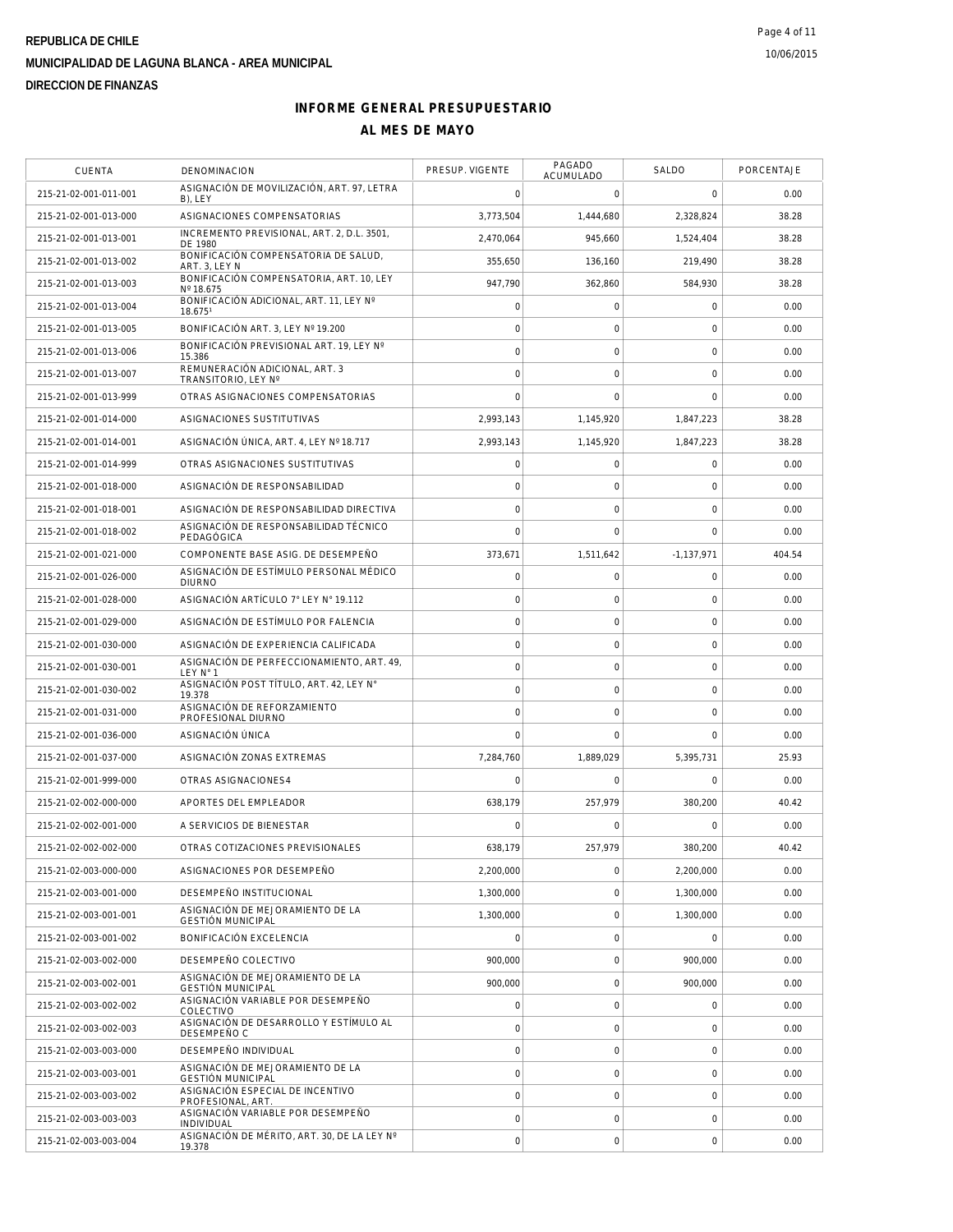| <b>CUENTA</b>         | DENOMINACION                                                 | PRESUP. VIGENTE | PAGADO<br><b>ACUMULADO</b> | <b>SALDO</b> | PORCENTAJE |
|-----------------------|--------------------------------------------------------------|-----------------|----------------------------|--------------|------------|
| 215-21-02-004-000-000 | REMUNERACIONES VARIABLES                                     | 750,000         | 444,164                    | 305,836      | 59.22      |
| 215-21-02-004-001-000 | ASIGNACIÓN ARTÍCULO 12. LEY Nº 19.041                        | $\mathbf 0$     | $\mathsf O$                | $\mathbf 0$  | 0.00       |
| 215-21-02-004-002-000 | ASIGNACIÓN DE ESTÍMULO JORNADAS<br><b>PRIORITARIAS</b>       | $\circ$         | $\mathbf 0$                | $\mathbf 0$  | 0.00       |
| 215-21-02-004-003-000 | ASIGNACIÓN ARTÍCULO 3º LEY Nº 19.264                         | $\mathbf 0$     | $\mathbf 0$                | $\mathbf 0$  | 0.00       |
| 215-21-02-004-004-000 | ASIGNACIÓN POR DESEMPEÑO DE FUNCIONES<br>CRÍTICAS            | $\bigcap$       | $\mathbf 0$                | $\Omega$     | 0.00       |
| 215-21-02-004-005-000 | TRABAJOS EXTRAORDINARIOS                                     | 250,000         | 197,890                    | 52,110       | 79.16      |
| 215-21-02-004-006-000 | COMISIONES DE SERVICIOS EN EL PAÍS                           | 500,000         | 246,274                    | 253,726      | 49.25      |
| 215-21-02-004-007-000 | COMISIONES DE SERVICIOS EN EL EXTERIOR                       | $\mathbf 0$     | $\mathsf O$                | $\mathbf 0$  | 0.00       |
| 215-21-02-005-000-000 | <b>AGUINALDOS Y BONOS</b>                                    | 923,704         | 430,926                    | 492,778      | 46.65      |
| 215-21-02-005-001-000 | AGUINALDOS                                                   | 800,000         | $\mathbf 0$                | 800,000      | 0.00       |
| 215-21-02-005-001-001 | AGUINALDO DE FIESTAS PATRIAS                                 | 400,000         | $\mathbf 0$                | 400,000      | 0.00       |
| 215-21-02-005-001-002 | AGUINALDO DE NAVIDAD                                         | 400,000         | $\mathbf 0$                | 400,000      | 0.00       |
| 215-21-02-005-002-000 | BONO DE ESCOLARIDAD                                          | 123,704         | 30,926                     | 92,778       | 25.00      |
| 215-21-02-005-003-000 | <b>BONOS ESPECIALES</b>                                      | $\mathbf 0$     | 400,000                    | $-400,000$   | 0.00       |
| 215-21-02-005-003-001 | BONO EXTRAORDINARIO ANUAL                                    | $\mathbf 0$     | 400,000                    | $-400,000$   | 0.00       |
| 215-21-02-005-004-000 | BONIFICACIÓN ADICIONAL AL BONO DE<br>ESCOLARIDAD             | $\mathbf 0$     | $\mathbf 0$                | $\mathbf 0$  | 0.00       |
| 215-21-03-000-000-000 | OTRAS REMUNERACIONES                                         | 12,000,000      | 6,144,006                  | 5,855,994    | 51.20      |
| 215-21-03-001-000-000 | HONORARIOS A SUMA ALZADA - PERSONAS<br><b>NATURALES</b>      | 1,000,000       | 463,333                    | 536,667      | 46.33      |
| 215-21-03-002-000-000 | HONORARIOS ASIMILADOS A GRADOS                               | $\mathbf 0$     | $\mathbf 0$                | $\mathbf 0$  | 0.00       |
| 215-21-03-003-000-000 | <b>JORNALES</b>                                              | $\mathbf 0$     | $\mathbf 0$                | $\mathbf 0$  | 0.00       |
| 215-21-03-004-000-000 | REMUNERACIONES REGULADAS POR EL<br>CÓDIGO DEL TRABAJO        | $\mathbf 0$     | $\mathbf 0$                | $\mathbf 0$  | 0.00       |
| 215-21-03-005-000-000 | SUPLENCIAS Y REEMPLAZOS                                      | 11,000,000      | 5,680,673                  | 5,319,327    | 51.64      |
| 215-21-03-006-000-000 | PERSONAL A TRATO Y/O TEMPORAL                                | $\mathbf 0$     | $\mathbf 0$                | $\mathbf 0$  | 0.00       |
| 215-21-03-007-000-000 | ALUMNOS EN PRÁCTICA                                          | $\circ$         | $\mathsf{O}\xspace$        | $\mathbf 0$  | 0.00       |
| 215-21-03-999-000-000 | <b>OTRAS</b>                                                 | $\mathbf 0$     | $\mathbf 0$                | 0            | 0.00       |
| 215-21-03-999-001-000 | ASIGNACIÓN ART. 1, LEY Nº 19.464                             | $\circ$         | $\mathbf 0$                | $\mathbf 0$  | 0.00       |
| 215-21-03-999-999-000 | <b>OTRAS</b>                                                 | $\mathbf 0$     | $\Omega$                   | $\mathbf 0$  | 0.00       |
| 215-21-04-000-000-000 | OTRAS GASTOS EN PERSONAL                                     | 88,830,000      | 37,312,450                 | 51,517,550   | 42.00      |
| 215-21-04-001-000-000 | ASIGNACIÓN DE TRASLADO                                       | $\mathbf 0$     | $\mathbf 0$                | $\Omega$     | 0.00       |
| 215-21-04-001-001-000 | ASIGNACIÓN POR CAMBIO DE RESIDENCIA, ART.<br>97, LETR        | $\mathbf 0$     | $\mathsf O$                | 0            | 0.00       |
| 215-21-04-003-000-000 | DIETAS A JUNTAS, CONCEJOS Y COMISIONES                       | 68,500,000      | 21,892,450                 | 46,607,550   | 31.96      |
| 215-21-04-003-001-000 | DIETAS A CONCEJALES                                          | 53,000,000      | 18,002,597                 | 34,997,403   | 33.97      |
| 215-21-04-003-002-000 | <b>GASTOS POR COMISIONES Y</b><br>REPRESENTACIONES DEL MUNIC | 15,000,000      | 3,699,622                  | 11,300,378   | 24.66      |
| 215-21-04-003-003-000 | <b>OTROS GASTOS</b>                                          | 500,000         | 190,231                    | 309,769      | 38.05      |
| 215-21-04-004-000-000 | PRESTACIONES DE SERVICIOS EN PROGRAMAS<br>COMUNITARIO        | 20,330,000      | 15,420,000                 | 4,910,000    | 75.85      |
| 215-22-00-000-000-000 | C X P BIENES Y SERVICIOS DE CONSUMO                          | 262,415,305     | 80,073,603                 | 182,341,702  | 30.51      |
| 215-22-01-000-000-000 | ALIMENTOS Y BEBIDAS                                          | 25,511,000      | 4,032,440                  | 21,478,560   | 15.81      |
| 215-22-01-001-000-000 | PARA PERSONAS                                                | 25,381,000      | 4,032,440                  | 21,348,560   | 15.89      |
| 215-22-01-002-000-000 | PARA ANIMALES                                                | 130,000         | $\mathsf O$                | 130,000      | 0.00       |
| 215-22-02-000-000-000 | TEXTILES, VESTUARIO Y CALZADO                                | 5,188,000       | 33,189                     | 5,154,811    | 0.64       |
| 215-22-02-001-000-000 | TEXTILES Y ACABADOS TEXTILES                                 | 410,000         | $\mathbf 0$                | 410,000      | 0.00       |
| 215-22-02-002-000-000 | VESTUARIO, ACCESORIOS Y PRENDAS<br><b>DIVERSAS</b>           | 3,578,000       | 33,189                     | 3,544,811    | 0.93       |
| 215-22-02-003-000-000 | CALZADO                                                      | 1,200,000       | $\boldsymbol{0}$           | 1,200,000    | 0.00       |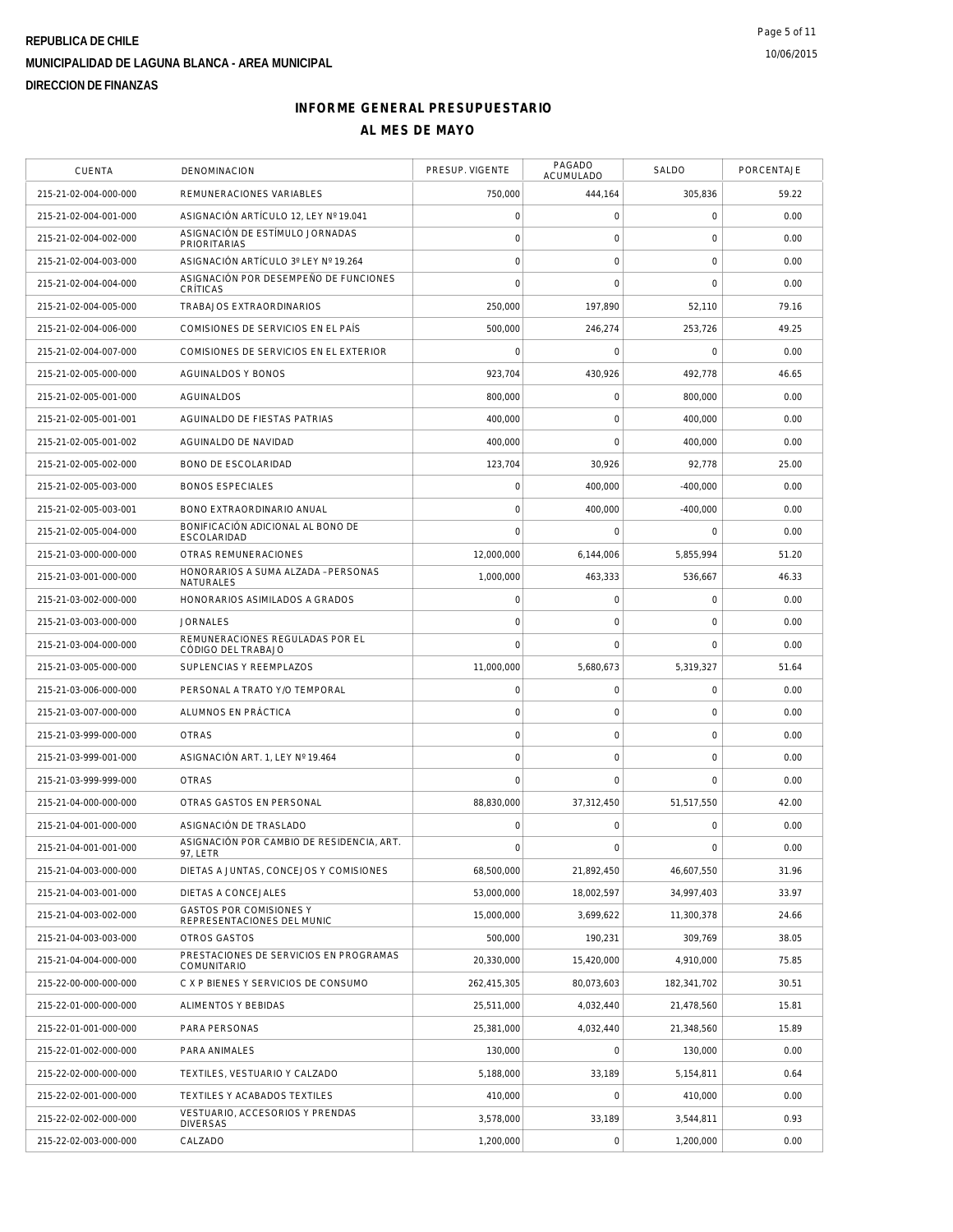| CUENTA                | <b>DENOMINACION</b>                                          | PRESUP. VIGENTE     | PAGADO<br>ACUMULADO | SALDO               | PORCENTAJE |
|-----------------------|--------------------------------------------------------------|---------------------|---------------------|---------------------|------------|
| 215-22-03-000-000-000 | COMBUSTIBLES Y LUBRICANTES                                   | 11,702,000          | 4,531,084           | 7,170,916           | 38.72      |
| 215-22-03-001-000-000 | PARA VEHÍCULOS                                               | 6.827.000           | 4,414,084           | 2,412,916           | 64.66      |
| 215-22-03-002-000-000 | PARA MAQUINARIAS, EQUIPOS DE<br>PRODUCCIÓN, TRACCIÓN         | 3,000,000           | 117.000             | 2,883,000           | 3.90       |
| 215-22-03-003-000-000 | PARA CALEFACCIÓN                                             | 1,875,000           | $\mathbf 0$         | 1,875,000           | 0.00       |
| 215-22-03-999-000-000 | PARA OTROS                                                   | $\mathbf 0$         | $\mathbf 0$         | $\Omega$            | 0.00       |
| 215-22-04-000-000-000 | MATERIALES DE USO O CONSUMO                                  | 16,138,000          | 4,618,256           | 11,519,744          | 28.62      |
| 215-22-04-001-000-000 | MATERIALES DE OFICINA                                        | 4,260,000           | 1,368,763           | 2,891,237           | 32.13      |
| 215-22-04-002-000-000 | TEXTOS Y OTROS MATERIALES DE ENSEÑANZA                       | 540,000             | $\mathbf 0$         | 540,000             | 0.00       |
| 215-22-04-003-000-000 | PRODUCTOS OUÍMICOS                                           | 1,000,000           | 558,838             | 441,162             | 55.88      |
| 215-22-04-004-000-000 | PRODUCTOS FARMACÉUTICOS                                      | $\mathbf 0$         | 0                   | $\mathsf{O}\xspace$ | 0.00       |
| 215-22-04-005-000-000 | MATERIALES Y ÚTILES QUIRÚRGICOS                              | $\mathbf 0$         | 0                   | 0                   | 0.00       |
| 215-22-04-006-000-000 | FERTILIZANTES, INSECTICIDAS, FUNGICIDAS Y<br><b>OTROS</b>    | $\overline{0}$      | $\mathbf 0$         | $\mathbf 0$         | 0.00       |
| 215-22-04-007-000-000 | MATERIALES Y ÚTILES DE ASEO                                  | 3,580,000           | 777,814             | 2,802,186           | 21.73      |
| 215-22-04-008-000-000 | MENAJE PARA OFICINA, CASINO Y OTROS                          | 1,000,000           | $\Omega$            | 1,000,000           | 0.00       |
| 215-22-04-009-000-000 | INSUMOS, REPUESTOS Y ACCESORIOS<br>COMPUTACIONALES           | 2,550,000           | 884.474             | 1.665.526           | 34.69      |
| 215-22-04-010-000-000 | MATERIALES PARA MANT. Y REP. DE<br><b>INMUEBLES</b>          | 1,000,000           | 970,032             | 29,968              | 97.00      |
| 215-22-04-011-000-000 | REP. Y ACCESORIOS PARA MANT. Y REP. DE<br><b>VEHICULOS</b>   | 1.000.000           | 0                   | 1,000,000           | 0.00       |
| 215-22-04-012-000-000 | OTROS MATERIALES, REPUESTOS Y ÚTILES<br><b>DIVERSOS</b>      | $\mathbf 0$         | $\mathsf{O}\xspace$ | $\mathbf 0$         | 0.00       |
| 215-22-04-013-000-000 | <b>EQUIPOS MENORES</b>                                       | 40,000              | $\mathsf{O}\xspace$ | 40,000              | 0.00       |
| 215-22-04-014-000-000 | PRODUCTOS ELABORADOS EN CUERO.<br>CAUCHO Y PLASTICO          | $\mathbf 0$         | $\mathbf 0$         | $\mathbf 0$         | 0.00       |
| 215-22-04-015-000-000 | PRODUCTOS AGROPECUARIOS Y FORESTALES                         | 250,000             | $\mathbf 0$         | 250,000             | 0.00       |
| 215-22-04-016-000-000 | MATERIAS PRIMAS Y SEMIELABORADAS                             | 270,000             | $\mathbf 0$         | 270,000             | 0.00       |
| 215-22-04-999-000-000 | <b>OTROS</b>                                                 | 648,000             | 58,335              | 589,665             | 9.00       |
| 215-22-05-000-000-000 | SERVICIOS BÁSICOS                                            | 72,000,000          | 21,622,786          | 50,377,214          | 30.03      |
| 215-22-05-001-000-000 | <b>ELECTRICIDAD</b>                                          | $\mathbf 0$         | $\mathbf 0$         | $\mathbf 0$         | 0.00       |
| 215-22-05-002-000-000 | <b>AGUA</b>                                                  | 1,500,000           | 396,000             | 1,104,000           | 26.40      |
| 215-22-05-003-000-000 | GAS                                                          | 40.500.000          | 15,971,053          | 24.528.947          | 39.43      |
| 215-22-05-004-000-000 | CORREO                                                       | 200,000             | 180,464             | 19,536              | 90.23      |
| 215-22-05-005-000-000 | <b>TELEFONÍA FIJA</b>                                        | 3,000,000           | 731,089             | 2,268,911           | 24.37      |
| 215-22-05-006-000-000 | TELEFONÍA CELULAR                                            | 5,000,000           | 3,435,811           | 1,564,189           | 68.72      |
| 215-22-05-007-000-000 | <b>ACCESO A INTERNET</b>                                     | 1.500.000           | 880.709             | 619,291             | 58.71      |
| 215-22-05-008-000-000 | ENLACES DE TELECOMUNICACIONES                                | 20,000,000          | $\mathbf 0$         | 20,000,000          | 0.00       |
| 215-22-05-999-000-000 | <b>OTROS</b>                                                 | 300,000             | 27,660              | 272,340             | 9.22       |
| 215-22-06-000-000-000 | MANTENIMIENTO Y REPARACIONES                                 | 32.000.000          | 6,511,194           | 25,488,806          | 20.35      |
| 215-22-06-001-000-000 | MANTENIMIENTO Y REPARACIÓN DE<br><b>EDIFICACIONES</b>        | 14,000,000          | 4,980,154           | 9,019,846           | 35.57      |
| 215-22-06-002-000-000 | MANTENIMIENTO Y REPARACIÓN DE<br><b>VEHÍCULOS</b>            | 2.000.000           | 349,258             | 1,650,742           | 17.46      |
| 215-22-06-003-000-000 | MANTENIMIENTO Y REPARACIÓN MOBILIARIOS<br>Y OTROS            | 500,000             | $\mathbf{0}$        | 500,000             | 0.00       |
| 215-22-06-004-000-000 | MANTENIMIENTO Y REPARACIÓN DE MÁQUINAS<br>Y EQUIPOS D        | $\mathsf{O}\xspace$ | $\mathsf{O}\xspace$ | 0                   | 0.00       |
| 215-22-06-005-000-000 | MANT. Y REP. DE MAQUINARIA Y EQUIPOS DE<br><b>PRODUCCION</b> | $\mathbf 0$         | $\mathsf{O}\xspace$ | 0                   | 0.00       |
| 215-22-06-006-000-000 | MANTENIMIENTO Y REPARACIÓN DE OTRAS<br>MAQUINARIAS Y         | 2,500,000           | 87,849              | 2,412,151           | 3.51       |
| 215-22-06-007-000-000 | MANTENIMIENTO Y REPARACIÓN DE EQUIPOS<br><b>INFORMÁTICOS</b> | $\overline{0}$      | $\mathbf 0$         | $\mathbf 0$         | 0.00       |
| 215-22-06-999-000-000 | <b>OTROS</b>                                                 | 13,000,000          | 1,093,933           | 11,906,067          | 8.41       |
| 215-22-07-000-000-000 | PUBLICIDAD Y DIFUSIÓN                                        | 5,395,000           | 2,215,463           | 3,179,537           | 41.07      |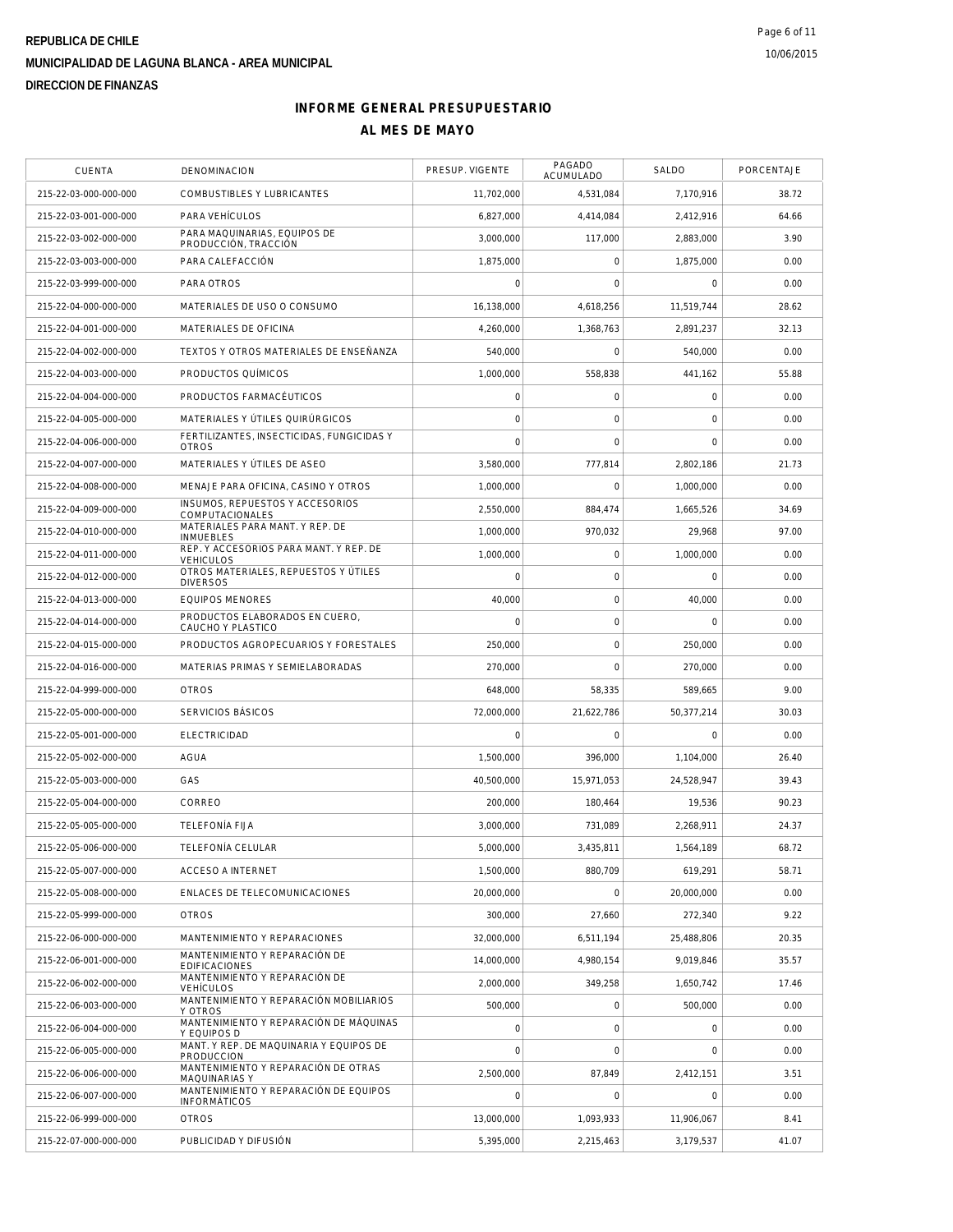| CUENTA                | DENOMINACION                                             | PRESUP. VIGENTE | PAGADO<br>ACUMULADO | SALDO               | PORCENTAJE |
|-----------------------|----------------------------------------------------------|-----------------|---------------------|---------------------|------------|
| 215-22-07-001-000-000 | SERVICIOS DE PUBLICIDAD                                  | 4,065,000       | 1,907,955           | 2,157,045           | 46.94      |
| 215-22-07-002-000-000 | SERVICIOS DE IMPRESIÓN                                   | 1,330,000       | 307,508             | 1,022,492           | 23.12      |
| 215-22-07-999-000-000 | <b>OTROS</b>                                             | 0               | 0                   | $\mathbf 0$         | 0.00       |
| 215-22-08-000-000-000 | <b>SERVICIOS GENERALES</b>                               | 36,061,305      | 18,543,948          | 17,517,357          | 51.42      |
| 215-22-08-001-000-000 | SERVICIOS DE ASEO                                        | 13,479,022      | 6,438,800           | 7,040,222           | 47.77      |
| 215-22-08-002-000-000 | SERVICIOS DE VIGILANCIA                                  | 0               | $\mathsf{O}\xspace$ | $\mathbf 0$         | 0.00       |
| 215-22-08-003-000-000 | SERVICIOS DE MANTENCIÓN DE JARDINES                      | 2,000,000       | 30,400              | 1,969,600           | 1.52       |
| 215-22-08-004-000-000 | SERVICIOS DE MANTENCIÓN DE ALUMBRADO<br>PÚBLICO          | 2,770,000       | 1,560,000           | 1,210,000           | 56.32      |
| 215-22-08-005-000-000 | SERVICIOS DE MANTENCIÓN DE SEMÁFOROS                     | 0               | 0                   | $\mathsf{O}\xspace$ | 0.00       |
| 215-22-08-006-000-000 | SERVICIOS DE MANTENCIÓN DE<br>SEÑALIZACIONES DE TRÁNS    | 0               | 0                   | 0                   | 0.00       |
| 215-22-08-007-000-000 | PASAJES, FLETES Y BODEGAJES                              | 6,060,000       | 4,459,404           | 1,600,596           | 73.59      |
| 215-22-08-008-000-000 | SALAS CUNAS Y/O JARDINES INFANTILES                      | 0               | 0                   | 0                   | 0.00       |
| 215-22-08-009-000-000 | SERVICIOS DE PAGO Y COBRANZA                             | 0               | $\mathbf 0$         | $\mathbf 0$         | 0.00       |
| 215-22-08-010-000-000 | SERVICIOS DE SUSCRIPCION Y SIMILARES                     | 592,283         | $\mathbf 0$         | 592,283             | 0.00       |
| 215-22-08-011-000-000 | SERVICIO DE PRODUCCION Y DESARROLLO DE<br><b>EVENTOS</b> | 9,500,000       | 6,000,000           | 3,500,000           | 63.16      |
| 215-22-08-999-000-000 | <b>OTROS</b>                                             | 1.660.000       | 55,344              | 1,604,656           | 3.33       |
| 215-22-09-000-000-000 | ARRIENDOS                                                | 13,420,000      | 5,418,892           | 8,001,108           | 40.38      |
| 215-22-09-001-000-000 | ARRIENDO DE TERRENOS                                     | 0               | 0                   | $\mathbf 0$         | 0.00       |
| 215-22-09-002-000-000 | ARRIENDO DE EDIFICIOS                                    | 500,000         | $\mathbf 0$         | 500.000             | 0.00       |
| 215-22-09-003-000-000 | ARRIENDO DE VEHÍCULOS                                    | 3,780,000       | 1,250,000           | 2,530,000           | 33.07      |
| 215-22-09-004-000-000 | ARRIENDO DE MOBILIARIO Y OTROS                           | 0               | 0                   | $\mathbf 0$         | 0.00       |
| 215-22-09-005-000-000 | ARRIENDO DE MÁQUINAS Y EQUIPOS                           | 2,500,000       | 373,542             | 2,126,458           | 14.94      |
| 215-22-09-006-000-000 | ARRIENDO DE EQUIPOS INFORMÁTICOS                         | 0               | $\mathbf 0$         | $\mathbf 0$         | 0.00       |
| 215-22-09-999-000-000 | <b>OTROS</b>                                             | 6,640,000       | 3,795,350           | 2,844,650           | 57.16      |
| 215-22-10-000-000-000 | SERVICIOS FINANCIEROS Y DE SEGUROS                       | 8,500,000       | 2,823,235           | 5,676,765           | 33.21      |
| 215-22-10-001-000-000 | GASTOS FINANCIEROS POR COMPRA Y VENTA<br>DE TÍTULOS Y    | 0               | $\mathsf{O}\xspace$ | $\mathbf 0$         | 0.00       |
| 215-22-10-002-000-000 | PRIMAS Y GASTOS DE SEGUROS                               | 8,500,000       | 2,823,235           | 5,676,765           | 33.21      |
| 215-22-10-004-000-000 | <b>GASTOS BANCARIOS</b>                                  | 0               | 0                   | 0                   | 0.00       |
| 215-22-10-999-000-000 | <b>OTROS</b>                                             | $\Omega$        | $\Omega$            | 0                   | 0.00       |
| 215-22-11-000-000-000 | SERVICIOS TÉCNICOS Y PROFESIONALES                       | 30,800,000      | 9,226,214           | 21,573,786          | 29.96      |
| 215-22-11-001-000-000 | ESTUDIOS E INVESTIGACIONES                               | 1,100,000       | 952.000             | 148,000             | 86.55      |
| 215-22-11-002-000-000 | CURSOS DE CAPACITACIÓN                                   | 10.500.000      | 261,900             | 10,238,100          | 2.49       |
| 215-22-11-003-000-000 | SERVICIOS INFORMÁTICOS                                   | 0               | 0                   | $\mathbf 0$         | 0.00       |
| 215-22-11-999-000-000 | <b>OTROS</b>                                             | 19,200,000      | 8,012,314           | 11.187.686          | 41.73      |
| 215-22-12-000-000-000 | OTROS GASTOS EN BIENES Y SERVICIOS DE<br>CONSUMO         | 5,700,000       | 496.902             | 5,203,098           | 8.72       |
| 215-22-12-002-000-000 | <b>GASTOS MENORES</b>                                    | 4,200,000       | 304,453             | 3,895,547           | 7.25       |
| 215-22-12-003-000-000 | GASTOS DE REPRESENTACIÓN, PROTOCOLO Y<br>CEREMONIAL      | 1,000,000       | 0                   | 1.000.000           | 0.00       |
| 215-22-12-004-000-000 | INTERESES, MULTAS Y RECARGOS                             | 0               | $\mathbf 0$         | $\mathbf 0$         | 0.00       |
| 215-22-12-005-000-000 | DERECHOS Y TASAS                                         | 500.000         | 192,449             | 307,551             | 38.49      |
| 215-22-12-999-000-000 | <b>OTROS</b>                                             | $\overline{0}$  | 0                   | 0                   | 0.00       |
| 215-23-00-000-000-000 | C X P PRESTACIONES DE SEGURIDAD SOCIAL                   | 0               | 0                   | 0                   | 0.00       |
| 215-23-01-000-000-000 | PRESTACIONES PREVISIONALES                               | 0               | 0                   | 0                   | 0.00       |
| 215-23-01-004-000-000 | DESAHUCIOS E INDEMNIZACIONES                             | $\circ$         | $\mathsf{O}\xspace$ | $\mathbf 0$         | 0.00       |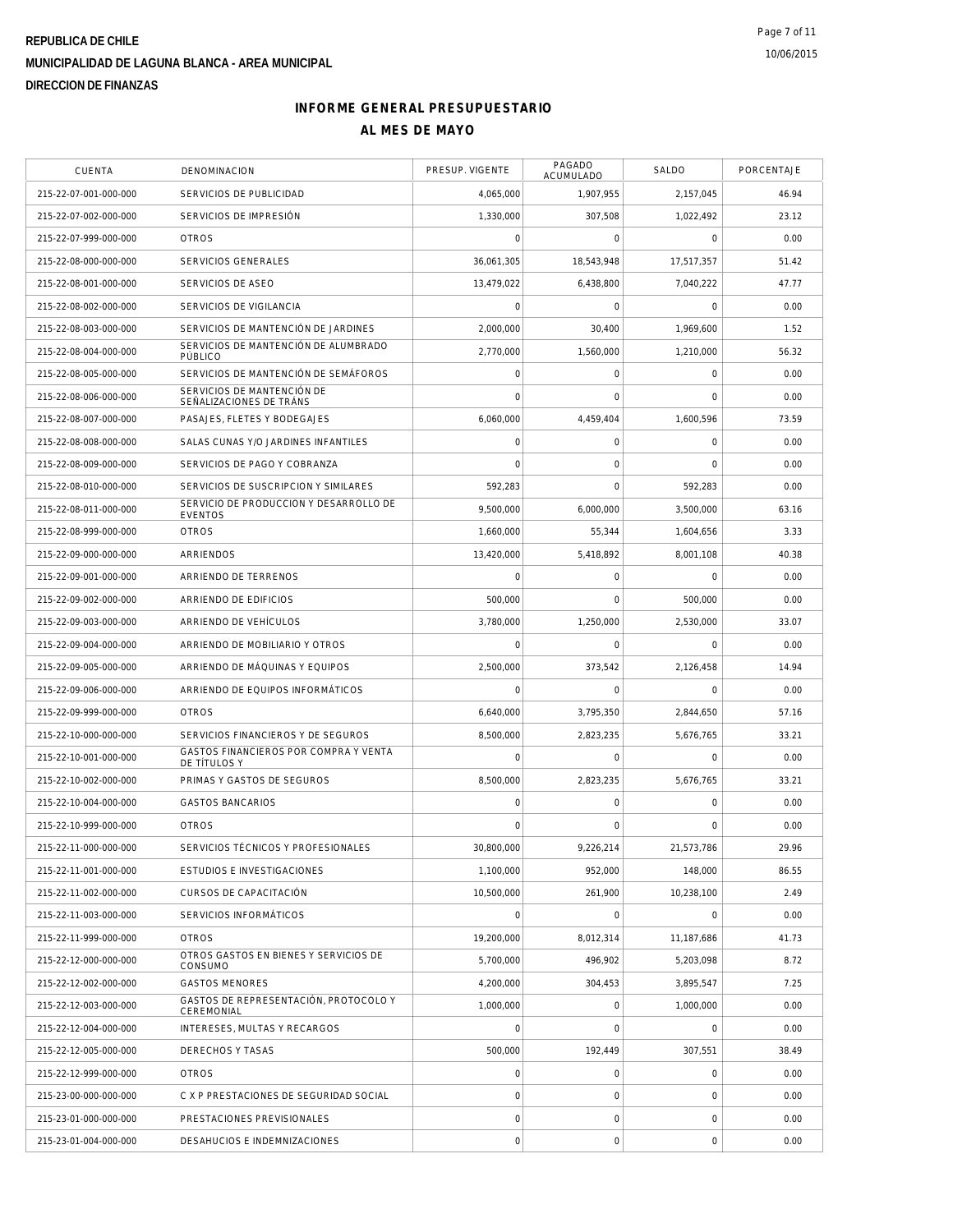| <b>CUENTA</b>         | DENOMINACION                                             | PRESUP. VIGENTE     | PAGADO<br><b>ACUMULADO</b> | SALDO       | PORCENTAJE |
|-----------------------|----------------------------------------------------------|---------------------|----------------------------|-------------|------------|
| 215-24-00-000-000-000 | C X P TRANSFERENCIAS CORRIENTES                          | 305,170,752         | 170,405,211                | 134,765,541 | 55.84      |
| 215-24-01-000-000-000 | AL SECTOR PRIVADO                                        | 25.930.000          | 2,596,918                  | 23,333,082  | 10.02      |
| 215-24-01-001-000-000 | FONDOS DE EMERGENCIA                                     | 2.300.000           | $\mathbf 0$                | 2,300,000   | 0.00       |
| 215-24-01-002-000-000 | EDUCACIÓN - PERSONAS JURÍDICAS PRIVADAS,<br>ART. 13.     | $\mathsf{O}\xspace$ | $\mathsf O$                | $\mathbf 0$ | 0.00       |
| 215-24-01-003-000-000 | SALUD - PERSONAS JURÍDICAS PRIVADAS, ART.<br>13, D.F.    | 0                   | 0                          | $\mathbf 0$ | 0.00       |
| 215-24-01-004-000-000 | ORGANIZACIONES COMUNITARIAS                              | 6,500,000           | 1,500,000                  | 5,000,000   | 23.08      |
| 215-24-01-005-000-000 | OTRAS PERSONAS JURÍDICAS PRIVADAS                        | 0                   | $\mathsf O$                | $\mathbf 0$ | 0.00       |
| 215-24-01-006-000-000 | VOLUNTARIADO                                             | $\mathbf 0$         | $\mathbf 0$                | $\mathbf 0$ | 0.00       |
| 215-24-01-007-000-000 | ASISTENCIA SOCIAL A PERSONAS NATURALES                   | 3.700.000           | 0                          | 3.700.000   | 0.00       |
| 215-24-01-008-000-000 | PREMIOS Y OTROS                                          | 11,430,000          | 1,096,918                  | 10,333,082  | 9.60       |
| 215-24-01-009-000-000 | EDUCACION PREBASICA-PERSONAS JURIDICAS<br>PRIVADAS AR    | $\mathsf{O}\xspace$ | 0                          | $\mathbf 0$ | 0.00       |
| 215-24-01-999-000-000 | OTRAS TRANSFERENCIAS AL SECTOR PRIVADO                   | 2,000,000           | 0                          | 2,000,000   | 0.00       |
| 215-24-03-000-000-000 | A OTRAS ENTIDADES PÚBLICAS                               | 279,240,752         | 167,808,293                | 111,432,459 | 60.09      |
| 215-24-03-001-000-000 | A LA JUNTA NACIONAL DE AUXILIO ESCOLAR Y<br><b>BECAS</b> | $\mathsf{O}\xspace$ | $\mathbf 0$                | $\mathbf 0$ | 0.00       |
| 215-24-03-002-000-000 | A LOS SERVICIOS DE SALUD                                 | $\mathbf 0$         | $\mathbf 0$                | $\mathbf 0$ | 0.00       |
| 215-24-03-002-001-000 | MULTA LEY DE ALCOHOLES                                   | $\mathbf 0$         | $\mathbf 0$                | $\mathbf 0$ | 0.00       |
| 215-24-03-080-000-000 | A LAS ASOCIACIONES                                       | 2,550,000           | 1,920,000                  | 630,000     | 75.29      |
| 215-24-03-080-001-000 | A LA ASOCIACIÓN CHILENA DE                               | 550,000             | $\mathbf 0$                | 550,000     | 0.00       |
| 215-24-03-080-002-000 | <b>MUNICIPALIDADES</b><br>A OTRAS ASOCIACIONES           | 2,000,000           | 1.920.000                  | 80,000      | 96.00      |
| 215-24-03-090-000-000 | AL FONDO COMÚN MUNICIPAL - PERMISOS DE                   | 25,000,000          | 13,854,651                 | 11,145,349  | 55.42      |
| 215-24-03-090-001-000 | CIRCULACIÓN<br>APORTE AÑO VIGENTE                        | 25,000,000          | 13,633,696                 | 11,366,304  | 54.53      |
| 215-24-03-090-002-000 | APORTE OTROS AÑOS                                        | $\mathsf{O}\xspace$ | 202,863                    | $-202,863$  | 0.00       |
| 215-24-03-090-003-000 | INTERESES Y REAJUSTES PAGADOS                            | $\mathsf{O}\xspace$ | 18,092                     | $-18,092$   | 0.00       |
| 215-24-03-091-000-000 | AL FONDO COMÚN MUNICIPAL - PATENTES                      | $\mathsf{O}\xspace$ | 310,864                    | $-310,864$  | 0.00       |
| 215-24-03-091-001-000 | <b>MUNICIPALES</b><br>APORTE AÑO VIGENTE                 | $\mathsf{O}\xspace$ | 308,303                    | $-308,303$  | 0.00       |
| 215-24-03-091-002-000 | APORTE OTROS AÑOS                                        | $\mathbf 0$         | 0                          | $\mathbf 0$ | 0.00       |
| 215-24-03-091-003-000 | <b>INTERESES Y REAJUSTES PAGADOS</b>                     | $\mathsf{O}\xspace$ | 2,561                      | $-2,561$    | 0.00       |
| 215-24-03-092-000-000 | AL FONDO COMÚN MUNICIPAL - MULTAS                        | $\mathsf{O}\xspace$ | $\mathsf O$                | $\mathbf 0$ | 0.00       |
| 215-24-03-092-001-000 | MULTAS ART. 14, N° 6 LEY N° 19.695 - Equipos de          | $\mathsf{O}\xspace$ | 0                          | $\mathbf 0$ | 0.00       |
| 215-24-03-092-002-000 | Re<br>MULTAS ART. 14, N° 6 LEY N° 19.695 - Multas Tag    | 0                   | $\mathsf O$                | $\mathbf 0$ | 0.00       |
| 215-24-03-092-003-000 | MULTAS ART. 44, DECRETO N 900 DE 1996 -                  | 0                   | $\boldsymbol{0}$           | $\mathbf 0$ | 0.00       |
| 215-24-03-099-000-000 | Ministerio<br>A OTRAS ENTIDADES PÚBLICAS                 | 0                   | 0                          | $\mathbf 0$ | 0.00       |
| 215-24-03-100-000-000 | A OTRAS MUNICIPALIDADES                                  | $\mathbf 0$         | 0                          | $\mathbf 0$ | 0.00       |
| 215-24-03-101-000-000 | A SERVICIOS INCORPORADOS A SU GESTIÓN                    | 251,690,752         | 151,722,778                | 99,967,974  | 60.28      |
| 215-24-03-101-001-000 | A EDUCACIÓN                                              | 119,898,702         | 116.722.778                | 3,175,924   | 97.35      |
| 215-24-03-101-002-000 | A SALUD                                                  | 131,792,050         | 35,000,000                 | 96,792,050  | 26.56      |
| 215-24-03-101-003-000 | A CEMENTERIOS                                            | 0                   | 0                          | $\mathbf 0$ | 0.00       |
| 215-24-07-000-000-000 | A ORGANISMOS INTERNACIONALES                             | $\mathsf{O}\xspace$ | 0                          | $\mathbf 0$ | 0.00       |
| 215-24-07-099-000-000 | A OTROS ORGANISMOS INTERNACIONALES                       | $\mathsf{O}\xspace$ | 0                          | $\mathbf 0$ | 0.00       |
|                       |                                                          | 0                   | $\mathsf O$                | $\mathbf 0$ | 0.00       |
| 215-25-00-000-000-000 | C X P INTEGROS AL FISCO                                  |                     |                            |             |            |
| 215-25-01-000-000-000 | <b>IMPUESTOS</b>                                         | $\mathsf{O}\xspace$ | 0                          | $\mathbf 0$ | 0.00       |
| 215-26-00-000-000-000 | C X P OTROS GASTOS CORRIENTES                            | $\overline{0}$      | $\mathsf O$                | $\mathbf 0$ | 0.00       |
| 215-26-01-000-000-000 | <b>DEVOLUCIONES</b>                                      | 0                   | $\boldsymbol{0}$           | $\mathbf 0$ | 0.00       |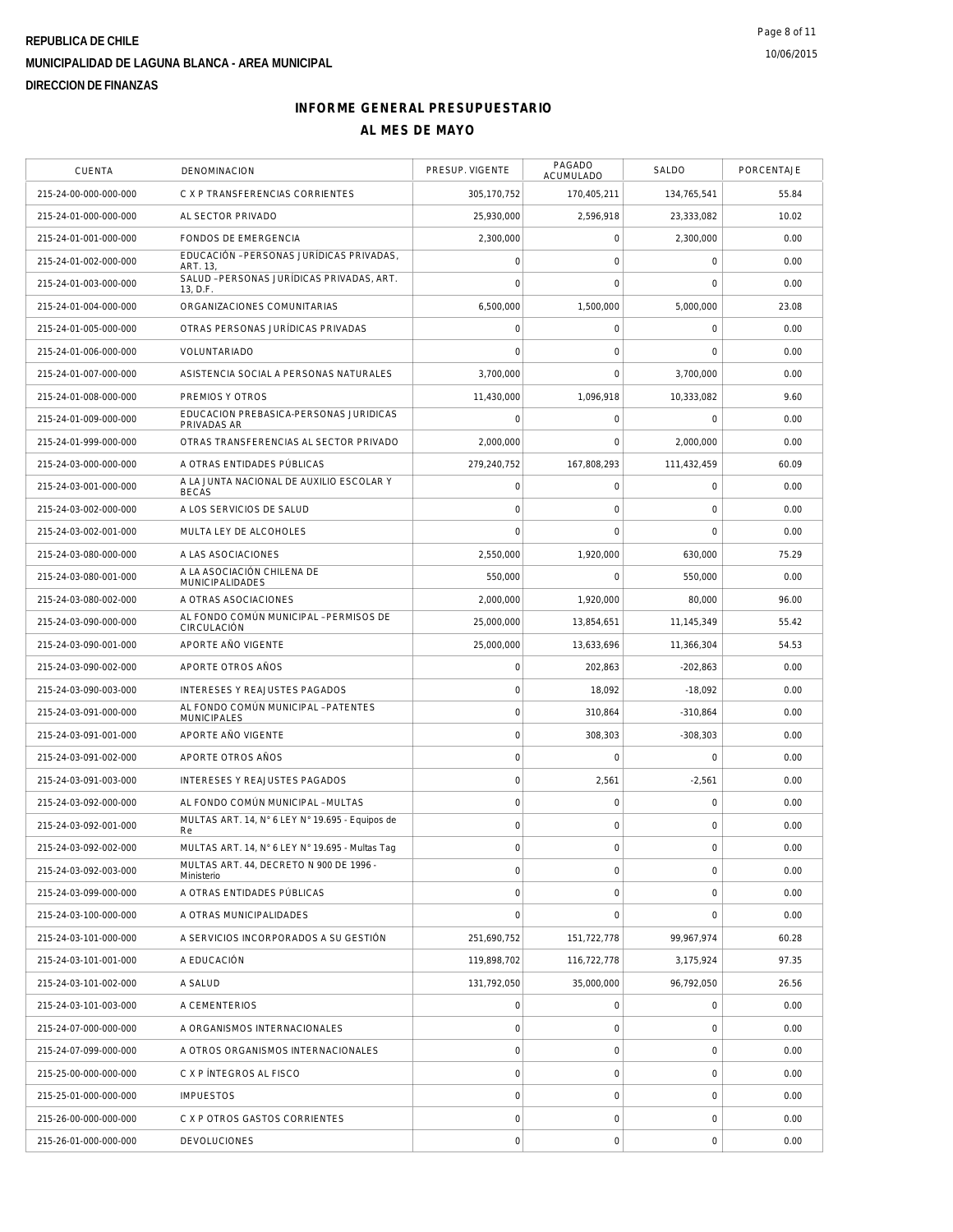| <b>CUENTA</b>         | DENOMINACION                                                  | PRESUP. VIGENTE     | PAGADO<br><b>ACUMULADO</b> | SALDO               | PORCENTAJE |
|-----------------------|---------------------------------------------------------------|---------------------|----------------------------|---------------------|------------|
| 215-26-02-000-000-000 | COMPENSACIONES POR DAÑOS A TERCEROS<br>Y/O A LA PROPI         | $\mathbf 0$         | 0                          | 0                   | 0.00       |
| 215-26-04-000-000-000 | APLICACIÓN FONDOS DE TERCEROS                                 | $\mathbf 0$         | $\mathsf{O}\xspace$        | $\mathsf 0$         | 0.00       |
| 215-26-04-001-000-000 | ARANCEL AL REGISTRO DE MULTAS DE<br>TRÁNSITO NO PAGAD         | $\mathbf 0$         | 0                          | 0                   | 0.00       |
| 215-26-04-003-000-000 | APLICACION COBROS JUDICIALES A FAVOR DE<br><b>EMPRESAS C</b>  | $\mathbf 0$         | $\mathbf 0$                | 0                   | 0.00       |
| 215-26-04-999-000-000 | APLICACIÓN OTROS FONDOS DE TERCEROS                           | $\overline{0}$      | $\mathbf 0$                | $\mathbf 0$         | 0.00       |
| 215-29-00-000-000-000 | C X P ADQUISICIÓN DE ACTIVOS NO<br><b>FINANCIEROS</b>         | 67,087,324          | 5,366,509                  | 61,720,815          | 8.00       |
| 215-29-01-000-000-000 | <b>TERRENOS</b>                                               | 11,000,000          | 0                          | 11,000,000          | 0.00       |
| 215-29-02-000-000-000 | <b>EDIFICIOS</b>                                              | $\mathbf 0$         | 0                          | 0                   | 0.00       |
| 215-29-03-000-000-000 | <b>VEHÍCULOS</b>                                              | 34,604,260          | 0                          | 34,604,260          | 0.00       |
| 215-29-04-000-000-000 | MOBILIARIO Y OTROS                                            | 1,060,000           | $\mathbf 0$                | 1,060,000           | 0.00       |
| 215-29-05-000-000-000 | MÁQUINAS Y EQUIPOS                                            | 4,000,000           | 1,093,445                  | 2,906,555           | 27.34      |
| 215-29-05-001-000-000 | MÁQUINAS Y EQUIPOS DE OFICINA                                 | 500,000             | 0                          | 500,000             | 0.00       |
| 215-29-05-002-000-000 | MAQUINARIAS Y EQUIPOS PARA LA<br>PRODUCCIÓN                   | 2,000,000           | 776,676                    | 1,223,324           | 38.83      |
| 215-29-05-999-000-000 | <b>OTRAS</b>                                                  | 1,500,000           | 316,769                    | 1,183,231           | 21.12      |
| 215-29-06-000-000-000 | EQUIPOS INFORMÁTICOS                                          | 6,423,064           | 4,273,064                  | 2,150,000           | 66.53      |
| 215-29-06-001-000-000 | EQUIPOS COMPUTACIONALES Y PERIFÉRICOS                         | 6,423,064           | 4,273,064                  | 2,150,000           | 66.53      |
| 215-29-06-002-000-000 | EQUIPOS DE COMUNICACIONES PARA REDES<br><b>INFORMÁTICAS</b>   | $\mathsf{O}\xspace$ | 0                          | 0                   | 0.00       |
| 215-29-07-000-000-000 | PROGRAMAS INFORMÁTICOS                                        | $\mathsf{O}\xspace$ | 0                          | 0                   | 0.00       |
| 215-29-07-001-000-000 | PROGRAMAS COMPUTACIONALES                                     | $\mathsf{O}\xspace$ | 0                          | $\mathsf{O}\xspace$ | 0.00       |
| 215-29-07-002-000-000 | SISTEMA DE INFORMACIÓN                                        | $\overline{0}$      | $\mathbf 0$                | 0                   | 0.00       |
| 215-29-99-000-000-000 | OTROS ACTIVOS NO FINANCIEROS                                  | 10,000,000          | $\mathsf{O}\xspace$        | 10,000,000          | 0.00       |
| 215-30-00-000-000-000 | C X P ADQUISICIÓN DE ACTIVOS FINANCIEROS                      | $\mathbf 0$         | 0                          | 0                   | 0.00       |
| 215-30-01-000-000-000 | COMPRA DE TÍTULOS Y VALORES                                   | $\mathbf 0$         | 0                          | 0                   | 0.00       |
| 215-30-01-001-000-000 | DEPÓSITOS A PLAZO                                             | $\mathsf{O}\xspace$ | $\mathsf{O}\xspace$        | $\mathbf 0$         | 0.00       |
| 215-30-01-003-000-000 | CUOTAS DE FONDOS MUTUOS                                       | $\mathsf{O}\xspace$ | 0                          | $\mathsf{O}\xspace$ | 0.00       |
| 215-30-01-999-000-000 | <b>OTROS</b>                                                  | $\mathbf 0$         | $\mathsf{O}\xspace$        | 0                   | 0.00       |
| 215-30-02-000-000-000 | COMPRA DE ACCIONES Y PARTICIPACIONES DE<br>CAPITAL            | $\mathbf 0$         | $\mathsf{O}\xspace$        | 0                   | 0.00       |
| 215-30-99-000-000-000 | OTROS ACTIVOS FINANCIEROS                                     | $\mathbf 0$         | $\mathbf 0$                | $\mathbf 0$         | 0.00       |
| 215-31-00-000-000-000 | C X P INICIATIVAS DE INVERSIÓN                                | 121,534,109         | 19,477,178                 | 102,056,931         | 16.03      |
| 215-31-01-000-000-000 | <b>ESTUDIOS BÁSICOS</b>                                       | 10,000,000          | 0                          | 10,000,000          | 0.00       |
| 215-31-01-001-000-000 | <b>GASTOS ADMINISTRATIVOS</b>                                 | $\mathsf{O}\xspace$ | 0                          | $\mathbf 0$         | 0.00       |
| 215-31-01-002-000-000 | <b>CONSULTORÍAS</b>                                           | 10,000,000          | $\mathbf{0}$               | 10,000,000          | 0.00       |
| 215-31-02-000-000-000 | <b>PROYECTOS</b>                                              | 111,534,109         | 19,477,178                 | 92,056,931          | 17.46      |
| 215-31-02-001-000-000 | <b>GASTOS ADMINISTRATIVOS</b>                                 | $\mathbf 0$         | 0                          | 0                   | 0.00       |
| 215-31-02-001-003-000 | GASTOS ADMINISTRATIVOS - CENTRO DE<br>ATENCION COMUNI         | $\overline{0}$      | $\mathbf 0$                | $\overline{0}$      | 0.00       |
| 215-31-02-001-004-000 | GASTOS ADMINISTRATIVOS - VIVIENDAS PARA<br>PERSONAL D         | $\mathsf{O}\xspace$ | $\mathsf{O}\xspace$        | 0                   | 0.00       |
| 215-31-02-001-005-000 | GASTOS ADMINISTRATIVOS - SALON MUNICIPAL                      | $\mathsf{O}\xspace$ | 0                          | 0                   | 0.00       |
| 215-31-02-001-006-000 | GASTOS ADMINISTRATIVOS - CASETA ACUSTICA<br>GENERADOR         | $\mathbf 0$         | $\mathsf{O}\xspace$        | 0                   | 0.00       |
| 215-31-02-001-007-000 | <b>GASTOS ADMINISTRATIVOS - BODEGAS</b><br><b>MUNICIPALES</b> | $\mathbf 0$         | 0                          | 0                   | 0.00       |
| 215-31-02-001-008-000 | GASTOS ADMINISTRATIVOS - VIVIENDA<br>PERSONAL EDUCACI         | $\mathbf 0$         | $\mathbf 0$                | 0                   | 0.00       |
| 215-31-02-002-000-000 | CONSULTORÍAS                                                  | $\overline{0}$      | $\mathbf 0$                | $\mathbf 0$         | 0.00       |
| 215-31-02-002-003-000 | CONSULTORIAS - CENTRO DE ATENCION<br><b>COMUNITARIOS</b>      | $\mathsf{O}\xspace$ | 0                          | 0                   | 0.00       |
| 215-31-02-002-004-000 | CONSULTORIAS - VIVENDAS PARA PERSONAL<br>DE SALUD             | $\mathsf{O}\xspace$ | 0                          | 0                   | 0.00       |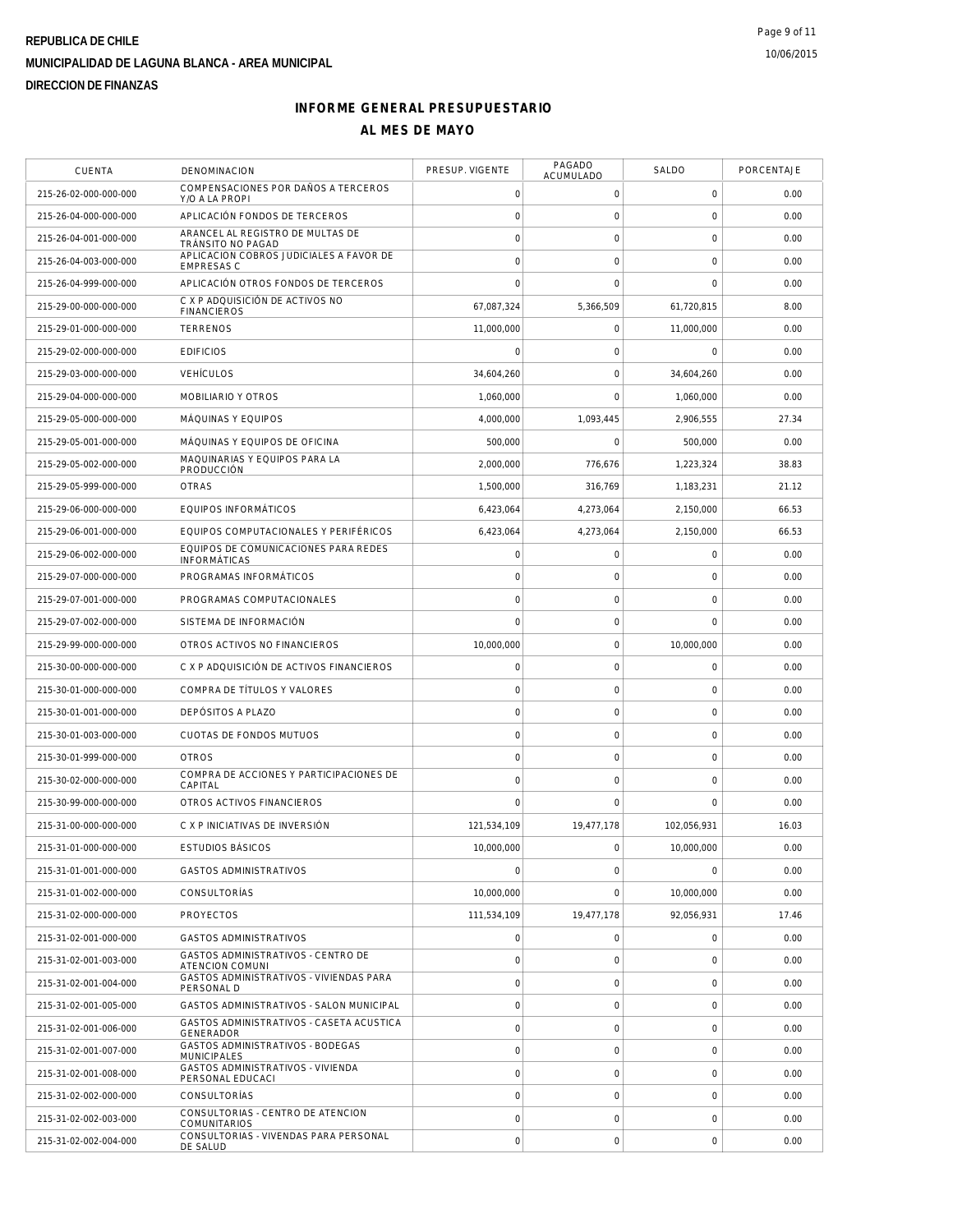| <b>CUENTA</b>         | <b>DENOMINACION</b>                                          | PRESUP. VIGENTE     | PAGADO<br>ACUMULADO | SALDO               | PORCENTAJE |
|-----------------------|--------------------------------------------------------------|---------------------|---------------------|---------------------|------------|
| 215-31-02-002-005-000 | CONSULTORIA - SALON MUNICIPAL                                | 0                   | 0                   | $\mathbf 0$         | 0.00       |
| 215-31-02-002-006-000 | CONSULTORIAS - CASETA ACUSTICA<br><b>GENERADOR</b>           | $\circ$             | $\mathsf O$         | $\mathsf{O}\xspace$ | 0.00       |
| 215-31-02-002-007-000 | CONSULTORIAS - BODEGAS MUNICIPALES                           | $\mathbf 0$         | $\mathsf{O}\xspace$ | $\mathbf 0$         | 0.00       |
| 215-31-02-002-008-000 | CONSULTORIAS - VIVIENDA PERSONAL<br><b>EDUCACION</b>         | $\mathbf 0$         | $\mathbf 0$         | $\mathbf 0$         | 0.00       |
| 215-31-02-003-000-000 | <b>TERRENOS</b>                                              | $\Omega$            | $\mathbf 0$         | $\mathbf 0$         | 0.00       |
| 215-31-02-004-000-000 | OBRAS CIVILES                                                | 111,534,109         | 19,477,178          | 92,056,931          | 17.46      |
| 215-31-02-004-001-000 | OBRAS CIVILES - CONSTRUCCION<br>CABALLERIZAS MEDIALUN        | $\mathsf O$         | $\mathsf{O}\xspace$ | $\mathbf 0$         | 0.00       |
| 215-31-02-004-002-000 | OBRAS CIVILES - IMPLEMENTACION DE JUEGOS<br><b>INFANTILE</b> | $\mathbf 0$         | 0                   | 0                   | 0.00       |
| 215-31-02-004-003-000 | OBRAS CIVIL - CONTRO DE ATENCION<br><b>COMUNITARIOS</b>      | $\circ$             | $\mathsf{O}\xspace$ | $\mathbf 0$         | 0.00       |
| 215-31-02-004-004-000 | OBRAS CIVILES - VIVIENDAS PARA PERSONAL<br>DE SALUD          | $\mathbf 0$         | $\mathsf{O}\xspace$ | $\mathbf 0$         | 0.00       |
| 215-31-02-004-005-000 | OBRAS CIVILES - SALON MUNICIPAL                              | $\mathsf{O}\xspace$ | $\mathsf{O}\xspace$ | $\mathbf 0$         | 0.00       |
| 215-31-02-004-006-000 | OBRAS CIVILES - CASETA ACUSTICA<br>GENERADOR                 | $\circ$             | $\mathsf{O}\xspace$ | $\mathbf 0$         | 0.00       |
| 215-31-02-004-007-000 | OBRAS CIVILES - BODEGAS MUNICIPALES                          | $\mathbf 0$         | $\mathsf{O}\xspace$ | $\mathbf 0$         | 0.00       |
| 215-31-02-004-008-000 | OBRAS CIVILES - VIVIENDA PERSONAL<br><b>EDUCACION</b>        | $\circ$             | $\mathsf{O}\xspace$ | $\mathsf{O}\xspace$ | 0.00       |
| 215-31-02-004-009-000 | OBRAS CIVILES MEJORAMIENTO BAÑOS HOGAR<br><b>ESTUDIANTIL</b> | $\mathbf 0$         | $\mathsf{O}\xspace$ | $\mathbf 0$         | 0.00       |
| 215-31-02-004-010-000 | OBRAS CIVILES MEJORAMIENTNO Y<br>MANTENCION INTEGRAL         | $\circ$             | $\mathsf{O}\xspace$ | $\mathbf 0$         | 0.00       |
| 215-31-02-004-011-000 | OBRAS CIVILES PAVIMENTACION PERIMETRAL<br>PLAZA VILLA        | $\mathbf 0$         | $\mathsf{O}\xspace$ | $\mathbf 0$         | 0.00       |
| 215-31-02-004-012-000 | OBRAS CIVILES PARADEROS BUSES - LAGUNA<br><b>BLANCA</b>      | $\circ$             | $\mathsf{O}\xspace$ | $\mathbf 0$         | 0.00       |
| 215-31-02-004-013-000 | OBRAS CIVILES - MUNICIPAL                                    | $\circ$             | $\mathsf{O}\xspace$ | $\mathbf 0$         | 0.00       |
| 215-31-02-004-014-000 | OBRAS CIVILES - EVS PLAZA SALUDABLE, VILLA<br><b>TEHUELC</b> | $\mathbf 0$         | $\mathbf 0$         | 0                   | 0.00       |
| 215-31-02-004-015-000 | OBRAS CIVILES - CONSTRUCCION BODEGA<br>PARA ESCUELA D        | $\mathbf 0$         | $\mathsf{O}\xspace$ | $\overline{0}$      | 0.00       |
| 215-31-02-004-016-000 | BODEGA GIMNASIO - FAGEM2014                                  | 7,900,000           | $\mathsf{O}\xspace$ | 7,900,000           | 0.00       |
| 215-31-02-004-017-000 | OBRAS CIVILES HABILITACION RED DE GAS<br>SALA GENERAD        | $\mathbf 0$         | $\mathbf 0$         | $\mathbf 0$         | 0.00       |
| 215-31-02-004-018-000 | CONSTRUCCION GRADERIAS MEDIALUNA VILLA<br><b>TEHUELCHES</b>  | 48,434,758          | $\mathbf 0$         | 48,434,758          | 0.00       |
| 215-31-02-004-019-000 | MEJORAMIENTO TECHUMBRE ESCUELA DIEGO<br>PORTALES             | 22,699,351          | 15,977,526          | 6,721,825           | 70.39      |
| 215-31-02-004-020-000 | BODEGA ALIMENTOS / FAGEM 2014                                | 4,000,000           | 3,499,652           | 500,348             | 87.49      |
| 215-31-02-004-021-000 | SISTEMA ELECTRICO / FAGEM 2014                               | 23,700,000          | 0                   | 23,700,000          | 0.00       |
| 215-31-02-004-022-000 | REGULARIZACION CALDERA / FAGEM 2014                          | 4,800,000           | $\mathsf{O}\xspace$ | 4,800,000           | 0.00       |
| 215-31-02-005-000-000 | EQUIPAMIENTO                                                 | $\mathbf 0$         | $\mathbf 0$         | 0                   | 0.00       |
| 215-31-02-005-001-000 | EQUIPAMIENTO - LUMINARIAS LED ALUMBRADO<br><b>PUBLICO</b>    | $\mathbf 0$         | $\mathsf{O}\xspace$ | $\mathbf 0$         | 0.00       |
| 215-31-02-005-002-000 | EQUIPAMIENTO LUMINARIAS COLONIALES DE<br>DOS FOCOS VI        | $\circ$             | $\mathsf{O}\xspace$ | $\mathbf 0$         | 0.00       |
| 215-31-02-005-003-000 | EQUIPAMIENTO CONSTRUCCION COMEDORES<br>COMUNITARIOS          | $\mathsf{O}\xspace$ | $\mathbf 0$         | 0                   | 0.00       |
| 215-31-02-005-006-000 | EQUIPAMIENTO - GENERADOR DE<br><b>ELECTRICIDAD</b>           | $\mathsf{O}\xspace$ | $\mathsf{O}\xspace$ | $\mathbf 0$         | 0.00       |
| 215-31-02-006-000-000 | <b>EQUIPOS</b>                                               | $\circ$             | $\mathsf O$         | $\mathbf 0$         | 0.00       |
| 215-31-02-007-000-000 | <b>VEHÍCULOS</b>                                             | $\mathsf{O}\xspace$ | $\mathbf 0$         | $\mathbf 0$         | 0.00       |
| 215-31-02-999-000-000 | OTROS GASTOS                                                 | $\circ$             | $\mathsf{O}\xspace$ | $\mathbf 0$         | 0.00       |
| 215-32-00-000-000-000 | C X P PRÉSTAMOS                                              | $\mathbf 0$         | $\mathsf{O}\xspace$ | $\mathbf 0$         | 0.00       |
| 215-32-02-000-000-000 | <b>HIPOTECARIOS</b>                                          | $\mathsf{O}\xspace$ | $\mathsf O$         | $\mathsf{O}\xspace$ | 0.00       |
| 215-32-06-000-000-000 | POR ANTICIPOS A CONTRATISTAS                                 | $\circ$             | $\mathsf O$         | $\mathbf 0$         | 0.00       |
| 215-32-07-000-000-000 | POR ANTICIPOS POR CAMBIO DE RESIDENCIA                       | $\circ$             | $\mathsf O$         | $\mathbf 0$         | 0.00       |
| 215-32-09-000-000-000 | POR VENTAS A PLAZO                                           | $\mathbf 0$         | $\mathbf 0$         | $\mathbf 0$         | 0.00       |
| 215-33-00-000-000-000 | C X P TRANSFERENCIAS DE CAPITAL                              | $\mathsf{O}\xspace$ | $\mathsf O$         | $\mathbf 0$         | 0.00       |
| 215-33-01-000-000-000 | AL SECTOR PRIVADO                                            | $\mathbf 0$         | $\mathsf{O}\xspace$ | $\mathbf 0$         | 0.00       |